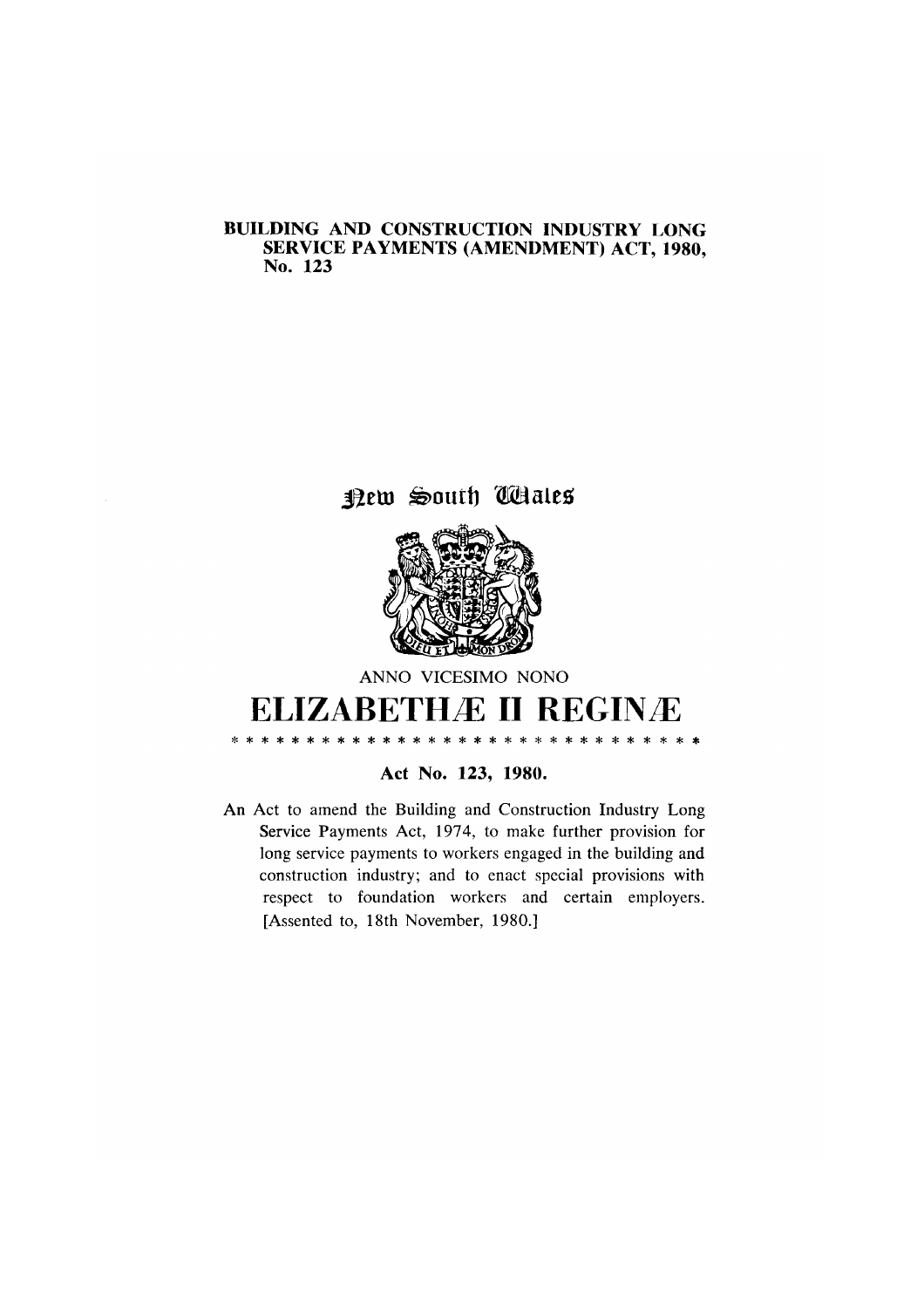BE it enacted by the Queen's Most Excellent Majesty, by and with the advice and consent of the Legislative Council and Legislative Assembly of New South Wales in Parliament assembled, and by the authority of the same, as follows :-

1. This Act may be cited as the "Building and Construction Short title. Industry Long Service Payments (Amendment) Act. 1980".

(1) This section and section 1 shall commence on the date  $2.$ Commencement. of assent to this Act.

> $(2)$  Except as provided in subsections  $(1)$  and  $(3)$ , this Act shall commence on such day as may be appointed by the Governor in respect thereof and as may be notified by proclamation published in the Gazette.

> $(3)$  Section 5, in its application to Schedule 1  $(1)$   $(a)$ , and Schedule 1 (1) (a) shall be deemed to have commenced on 27th December, 1974.

The Building and Construction Industry Long Service Principal  $3.$ Act. Payments Act, 1974, is referred to in this Act as the Principal Act.

Schedules. This Act contains the following Schedules :-4.

SCHEDULE 1.- AMENDMENTS TO THE PRINCIPAL ACT.

**SCHEDULE 2.-SPECIAL PROVISIONS.** 

5. The Principal Act is amended in the manner set forth in Amendment of Act No.<br>98, 1974. Schedule 1.

Schedule 2 has effect. 6. Snecial provisions.

 $\overline{\mathbf{2}}$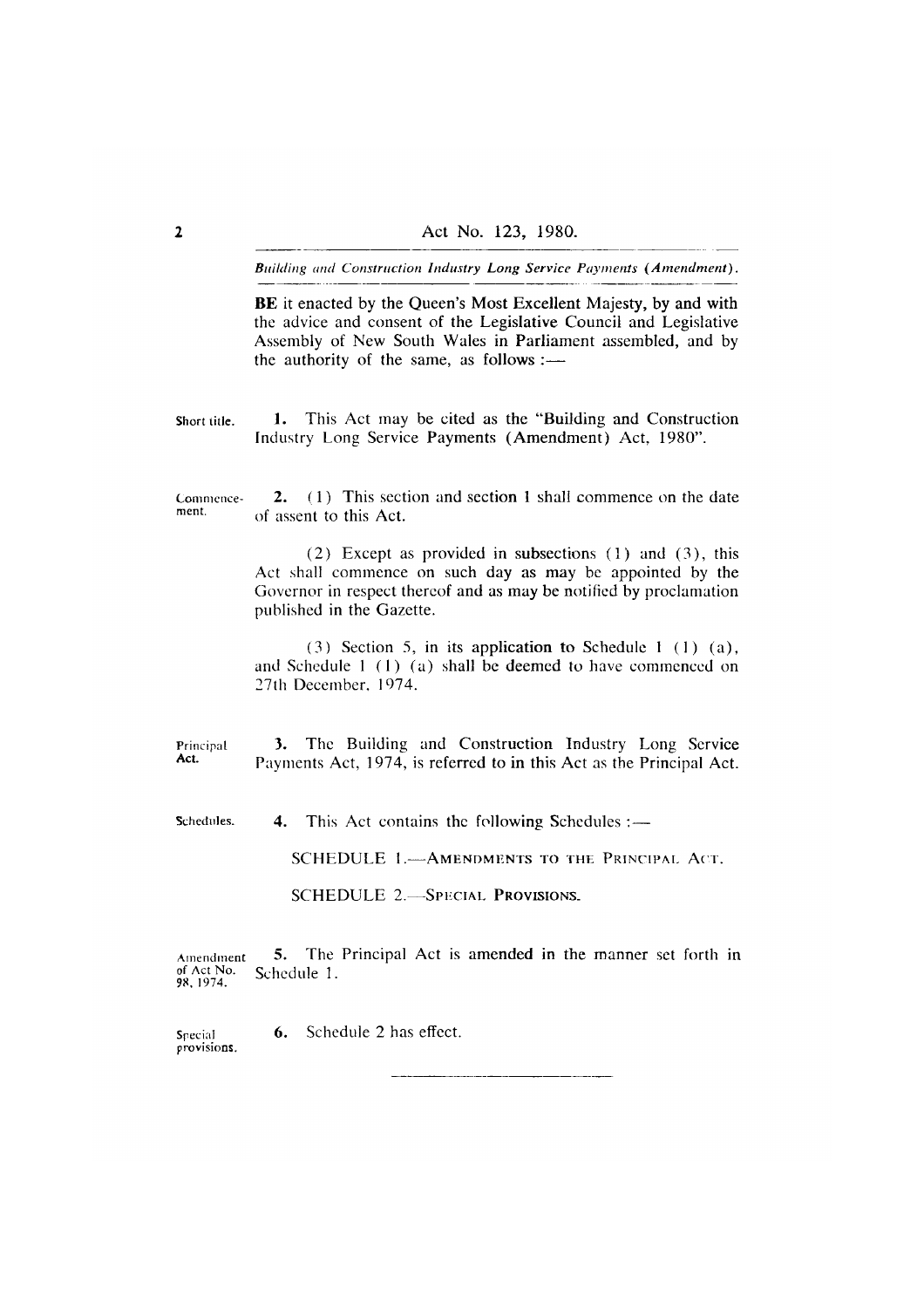#### SCHEDULE 1.

Sec. 5.

AMENDMENTS TO THE PRINCIPAL ACT.

- $(1)$  (a) Section 4 (1), definition of "building and construction industry"-
	- (i) After paragraph  $(a)$ , insert :-
		- (a1) swimming pools;
		- $(a2)$  fences;
	- (ii) In paragraph (i), after "for use in", insert "or in conjunction with".
	- (b) Section  $4(1)$ , definition of "building and construction work" $-$ 
		- $(i)$  In paragraph  $(a)$ , after "construction" labourer", insert "or plant operator".
		- (ii) Omit "but does not include work which, under section 13", insert instead "and includes work in any other industry performed in New South Wales, being work which is referred to in paragraph (a) or (b) and which, under section 13, has been determined to be building and construction work, but does not include work which, under that section".
	- (c) Section 4  $(1)$ , definition of "industrial agreement"—

After the definition of "Fund", insert :-

"industrial agreement" means an industrial agreement within the meaning of the Industrial Arbitration Act, 1940, or the Conciliation and Arbitration Act 1904 of the Parliament of the Commonwealth, as amended by any Act of that Parliament, whether passed before or after the commencement of this Act: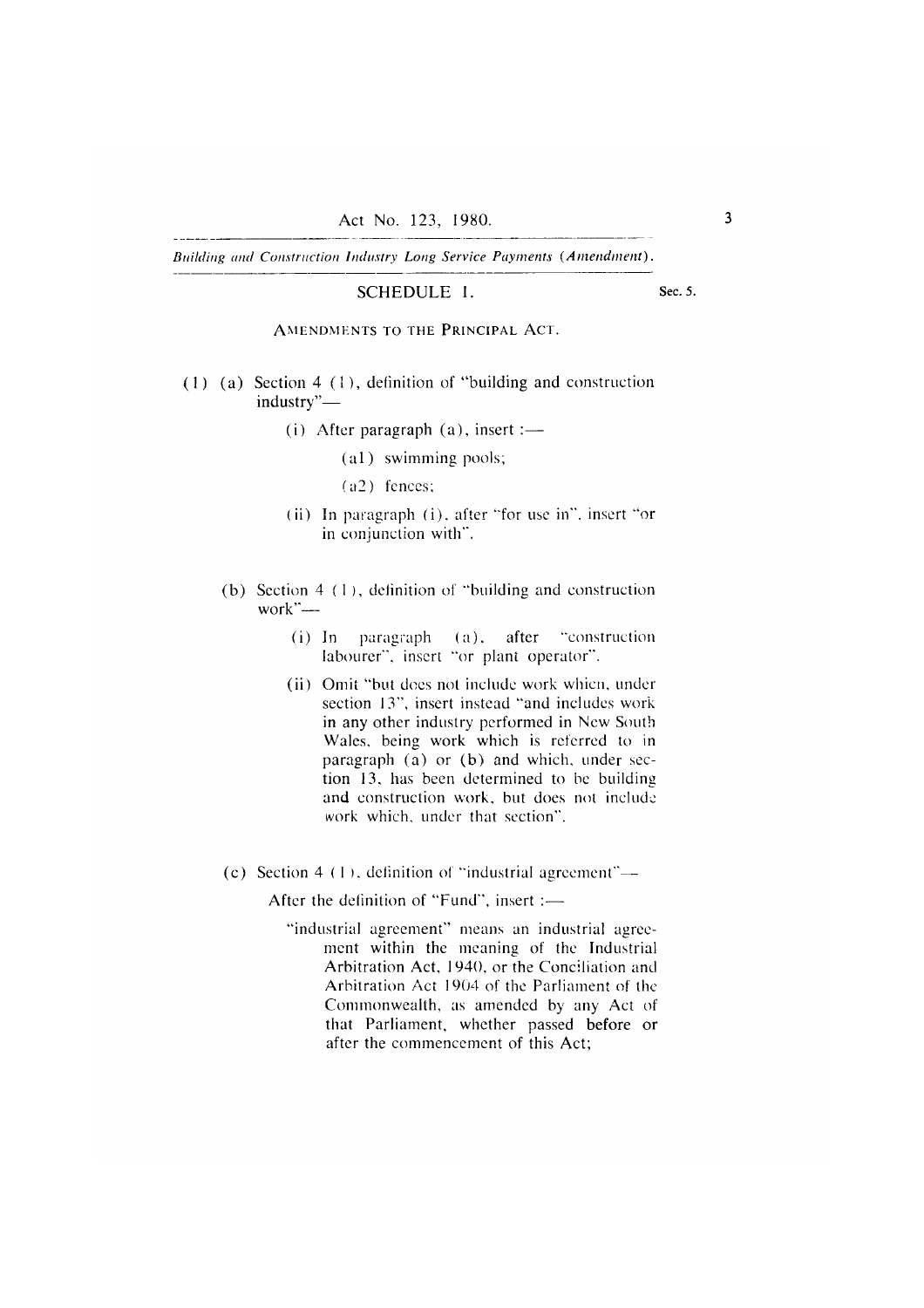SCHEDULE 1-continued.

AMENDMENTS TO THE PRINCIPAL ACT-continued.

(d) Section 4 (1), definition of "third appointed day"—

After the definition of "second appointed day", in- $\text{sort} :=$ 

"third appointed day" means the day appointed and notified under section  $2(2)$  of the Building and Construction Industry Long Service Payments (Amendment) Act, 1980;

(e) Section 4 (5),  $(6)$ —

After section 4  $(4)$ , insert :-

(5) For the purpose of this Act, work performed by a person outside New South Wales shall be deemed to be building and construction work if-

- (a) that work would, if it were performed in New South Wales, be building and construction work; and
- (b) the employer of that person has elected, by notice in writing to the Board, to pay long service charges to the Board in respect of that work and has not, by such a notice, revoked that election.

(6) For the purpose of this Act, building and construction work performed by a worker in New South Wales shall be deemed not to be building and construction work if-

- (a) the employer of that worker applies to the Board for exemption from paying long service charges in respect of that work;
- (b) that employer satisfies the Board that he contributes to a like scheme relating to the payment of long service charges in a Territory of the Commonwealth or in a State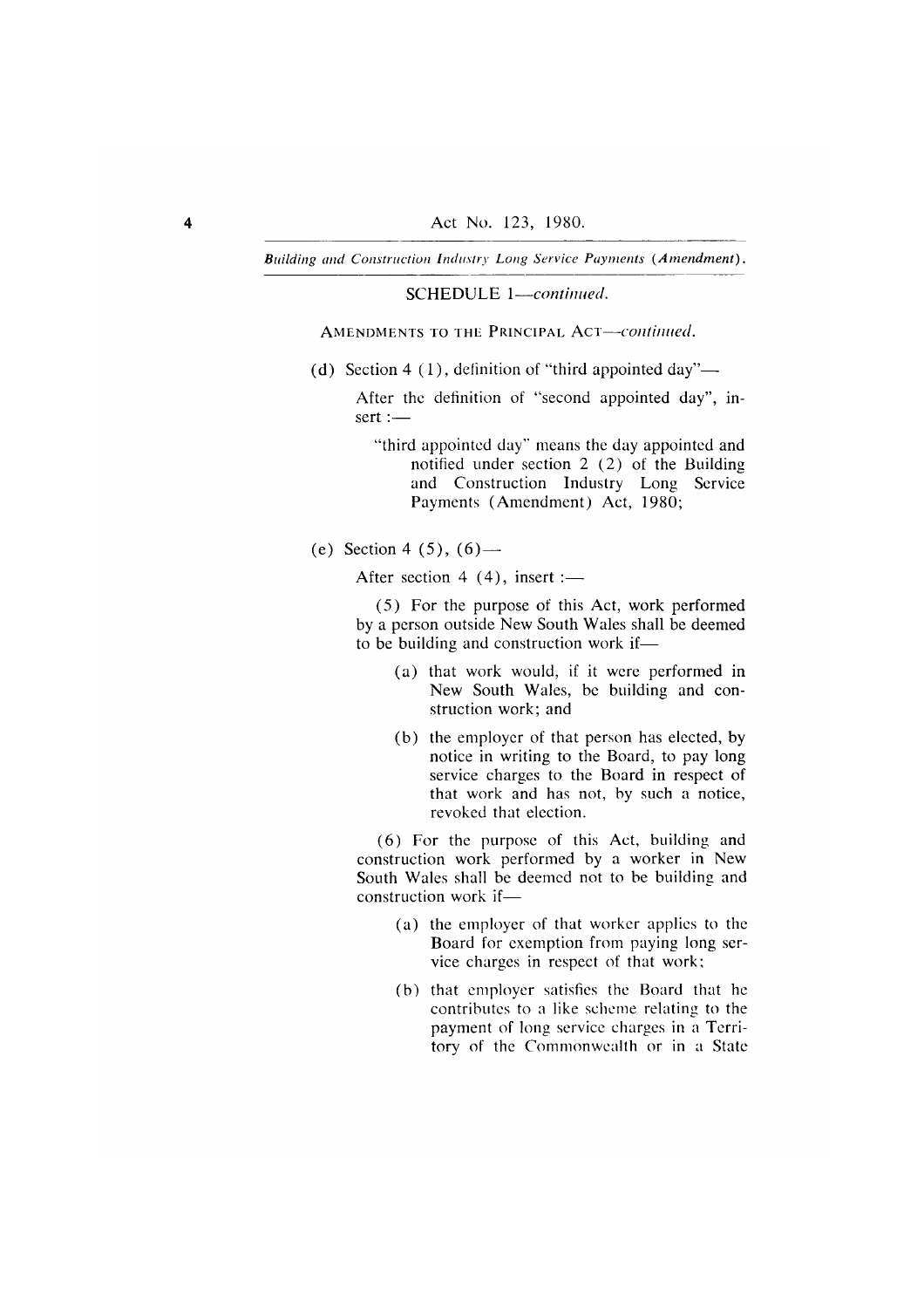SCHEDULE 1-continued.

AMENDMENTS TO THE PRINCIPAL ACT-continued.

other than New South Wales and that he pays or is required to pay long service charges in that Territory or other State in respect of that work; and

- (c) the Board has, by notice in writing to that employer, granted the exemption and has not, by such a notice, revoked the exemption.
- (2) Section 10 (1)  $(b1)$ —

After section 10 (1) (b), insert :—

- (b1) where the provisions of clause 3 of Schedule 2 to the Building and Construction Industry Long Service Payments (Amendment) Act, 1980, so require, a statement that the name of a registered worker is entered in the register as the name of a foundation worker;
- $(3)$  (a) Section 11 (1) (a) —

Omit "and" where lastly occurring.

(b) Section 11 (1) (b) (iii) —

Omit "work,", insert instead "work;".

(c) Section 11 (1) (b1), (b2), (b3) —

After section 11  $(1)$   $(b)$ , insert :-

(b1) for each working day (being a day on or after the date, as shown in the register, on which he became a registered worker and on or after the third appointed day) on which he is absent from his work as a worker under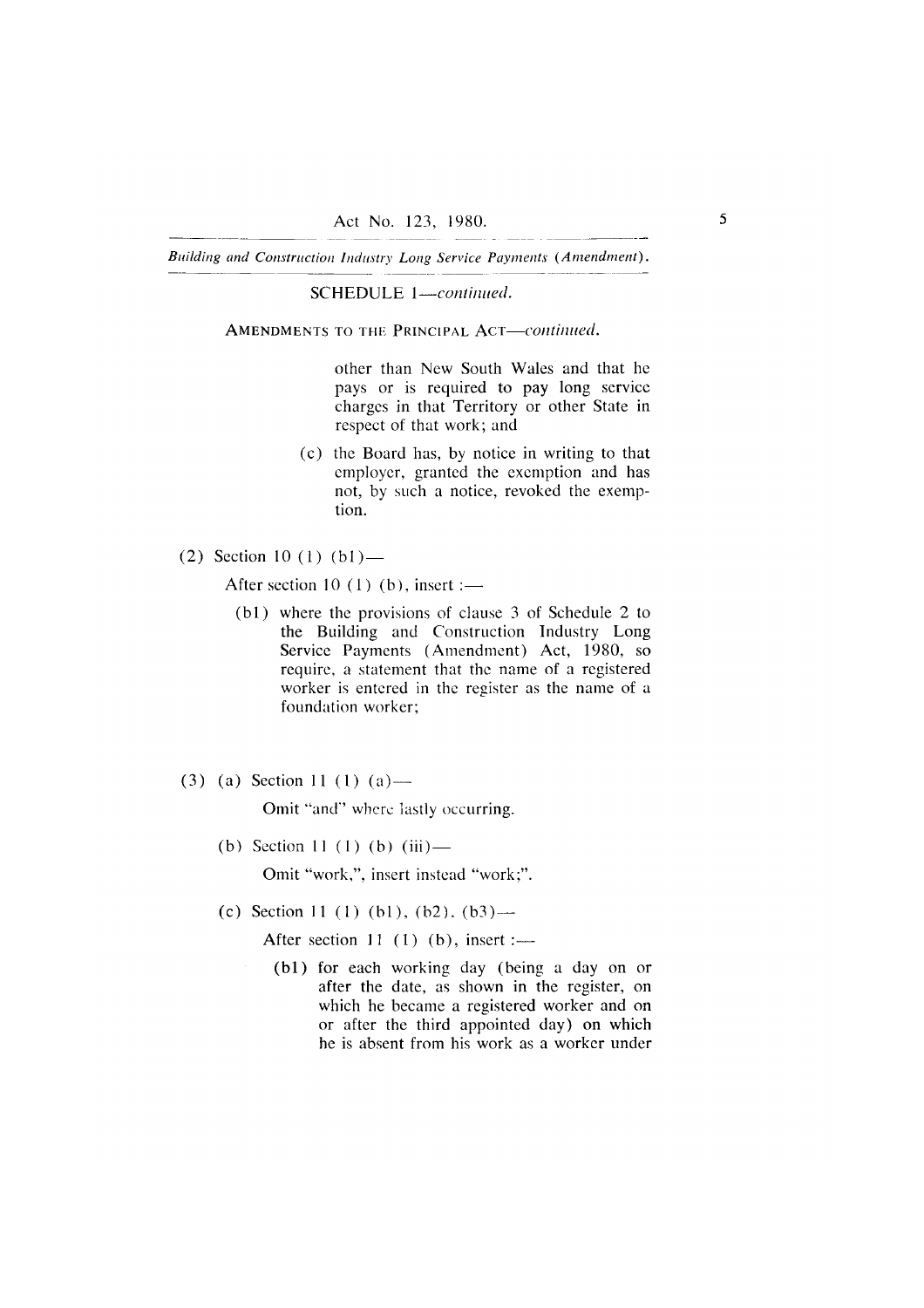### SCHEDULE 1-continued.

AMENDMENTS TO THE PRINCIPAL ACT-continued.

a contract (other than a contract of employment) on account of illness or injury, being illness or injury certified in writing by a medical practitioner to be a reasonable ground for his inability to perform building and construction work:

- (b2) for each working day (being a day on or after the date, as shown in the register, on which he became a registered worker and on or after the third appointed day) on which he does not perform paid work of any kind, if-
	- (i) he was employed as a worker under a contract of employment and that contract was terminated by his employer;
	- (ii) since the termination of that contract, he has not performed paid work of any kind;
	- (iii) the period that, as at that day, has elapsed since the termination of that contract does not exceed 4 years; and
	- (iv) had he been employed as a worker on that day, he would have been absent from his work on account of illness or injury, being illness or injury certified in writing by a medical practitioner to be a reasonable ground for his inability to perform building and construction  $work:$  and
- (b3) for each working day (being a day on or after the date, as shown in the register, on which he became a registered worker) on which he is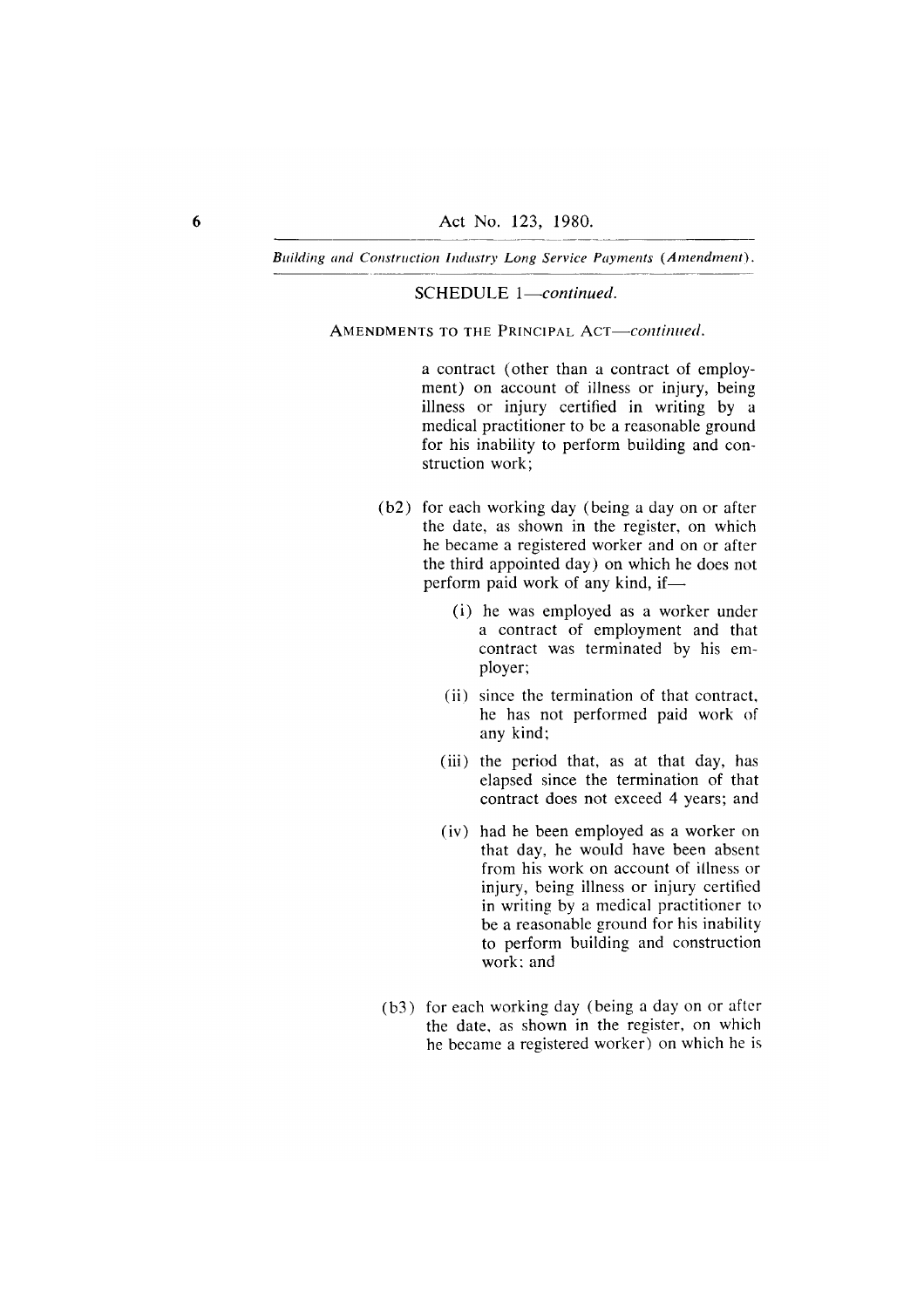SCHEDULE 1-continued.

AMENDMENTS TO THE PRINCIPAL ACT-continued.

absent from, and is not required to be present at, his work under a contract of employment by reason that the award or any industrial agreement relating to his work provides that ordinary working hours may be worked on 9 days per fortnight,

(d) Section 11 (1)  $(e1)$  —

After section 11  $(1)$  (e), insert:-

- (e1) in respect of the period commencing on the third appointed day and ending on the next following thirtieth day of June, be so credited pursuant to paragraph  $(b1)$  or  $(b2)$  with any day's service in the building and construction industry unless that day is the fifth or a subsequent day on which he is or would have been absent, as referred to in paragraph (b1) or  $(b2)$ , as the case may be, from his work in the building and construction industry during that period;
- (e) Section 11 (1) (f) —

After "paragraph (b) (iii)" where firstly occurring, insert ",  $(b1)$  or  $(b2)$ ".

(f) Section 11 (1)  $(f)$  —

Omit "he is absent, as referred to in paragraph (b) (iii)", insert instead "he is or would have been absent, as referred to in paragraph (b) (iii), (b1) or  $(b2)$ , as the case may be".

(g) Section 11 (1) (g) —

Omit "or".

 $\mathbb{R}^n$  , where  $\mathbb{R}^n$  and  $\mathbb{R}^n$  and  $\mathbb{R}^n$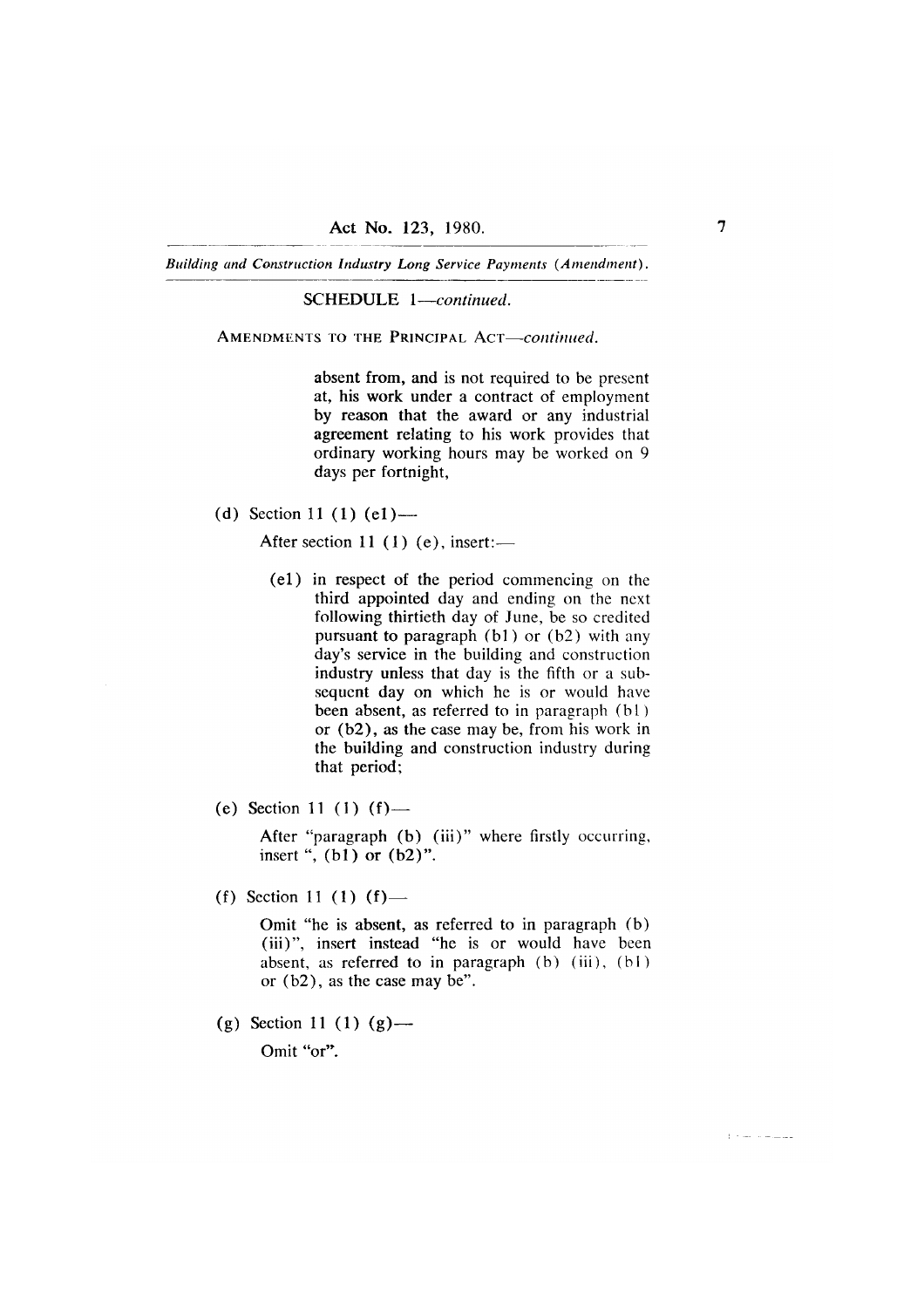SCHEDULE 1-continued.

AMENDMENTS TO THE PRINCIPAL ACT-continued.

(h) Section 11 (1) (h) —

Omit "industry.", insert instead "industry;".

(i) Section 11 (1) (i), (j), (k) —

After section 11  $(1)$   $(h)$ , insert :-

- (i) in respect of the period commencing on the third appointed day and ending on the next following thirtieth day of June, be so credited pursuant to paragraph (b1) or (b2) with more days' service in the building and construction industry than equals the number that bears to one hundred and ten (disregarding any fraction) the same proportion as the period, in whole months, commencing on the third appointed day and ending on the following thirtieth day of June bears to twelve;
- (i) in respect of any year ending on any thirtieth day of June subsequent to the thirtieth day of June referred to in paragraph (i), be so credited pursuant to paragraph (b1) or (b2) with more than one hundred and ten days' service in the building and construction industry; or
- $(k)$  in respect of the period commencing on the appointed day and ending on the third appointed day, be so credited pursuant to paragraph (b3) with any day's service in the building and construction industry unless-
	- (i) that day does not precede any day in respect of which a long service payment or a payment under section 19D has been made; and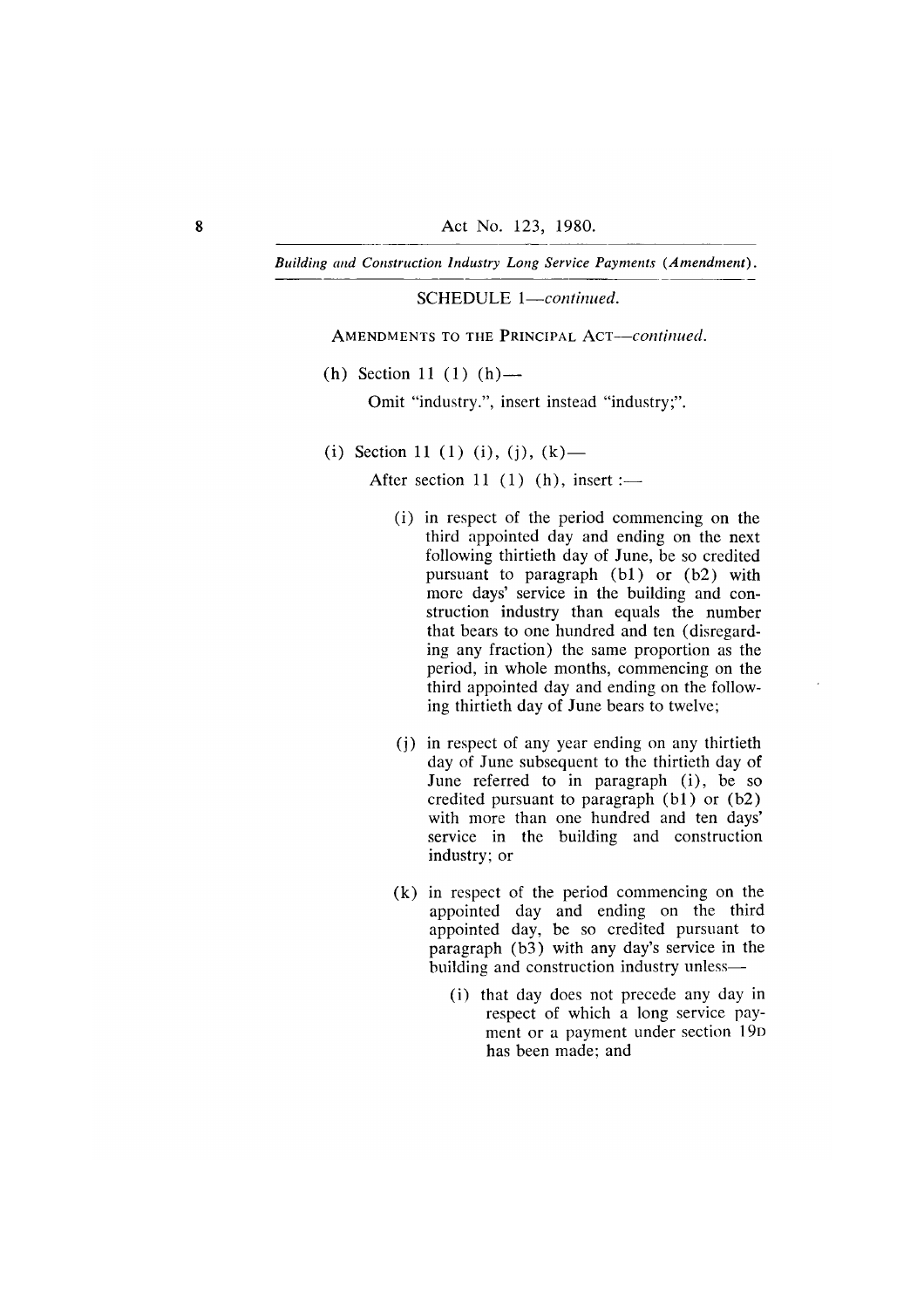SCHEDULE 1-continued.

AMENDMENTS TO THE PRINCIPAL ACT-continued.

- (ii) he applies to the Board to be so credited within 1 month after the third appointed day or within such longer period as the Board may in any particular case allow.
- (i) Section 11  $(2)$ —

Omit "acordance", insert instead "accordance".

(k) Section 11 (3),  $(4)$ —

After section 11  $(2)$ , insert :-

 $(3)$  For the purposes of section 10 (1) (e), a plant operator whose name is entered in the register pursuant to an application made within 1 month after the third appointed day or within such longer period as the Board may in any particular case allow shall, in addition to being credited with service in the building and construction industry in accordance with subsection  $(1)$ , be credited on the day on which his name is so entered in the register with the prescribed number of days' service in the building and construction industry if-

- (a) on any working day during the month of January in 1979 he performed the work of a plant operator or was absent from his work as a plant operator under a contract of employment-
	- (i) on any paid leave granted by his employer;
	- (ii) on account of incapacity arising out of injury within the meaning of the Workers' Compensation Act, 1926, being injury arising out of or in the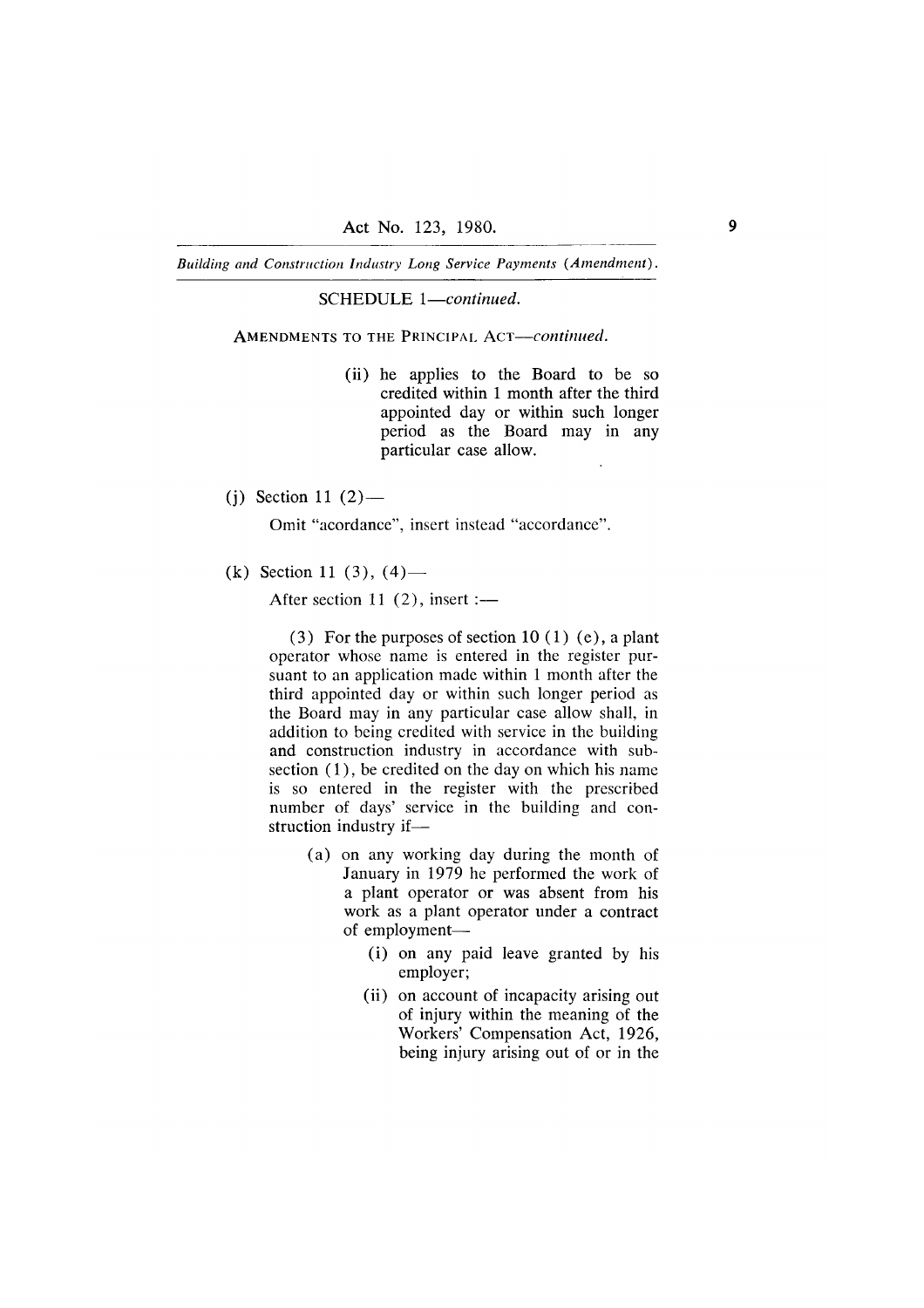SCHEDULE 1-continued.

AMENDMENTS TO THE PRINCIPAL ACT--continued.

course of his employment in the work of a plant operator; or

- (iii) on account of illness or other injury, being illness or injury certified in writing by a medical practitioner to be a reasonable ground for his inability to perform the work of a plant operator; or
- (b) on any working day before the month of January in 1979 he performed the work of a plant operator but does not meet the requirement referred to in paragraph (a) because, during that month—
	- (i) he was unable to find work in the building and construction industry, whether or not he was temporarily employed in any other industry;
	- (ii) he was temporarily employed outside the State in the building and construction industry; or
	- (iii) he was unable to perform the work of a plant operator on account of illness or injury, being illness or injury certified in writing by a medical practitioner to be a reasonable ground for his inability to perform the work of a plant operator.

 $(4)$  For the purposes of subsection  $(3)$ , the prescribed number is the number obtained (disregarding any fraction) by multiplying by  $18\frac{1}{3}$  the number of whole months in the period commencing on 1st January, 1979, and ending on the third appointed day.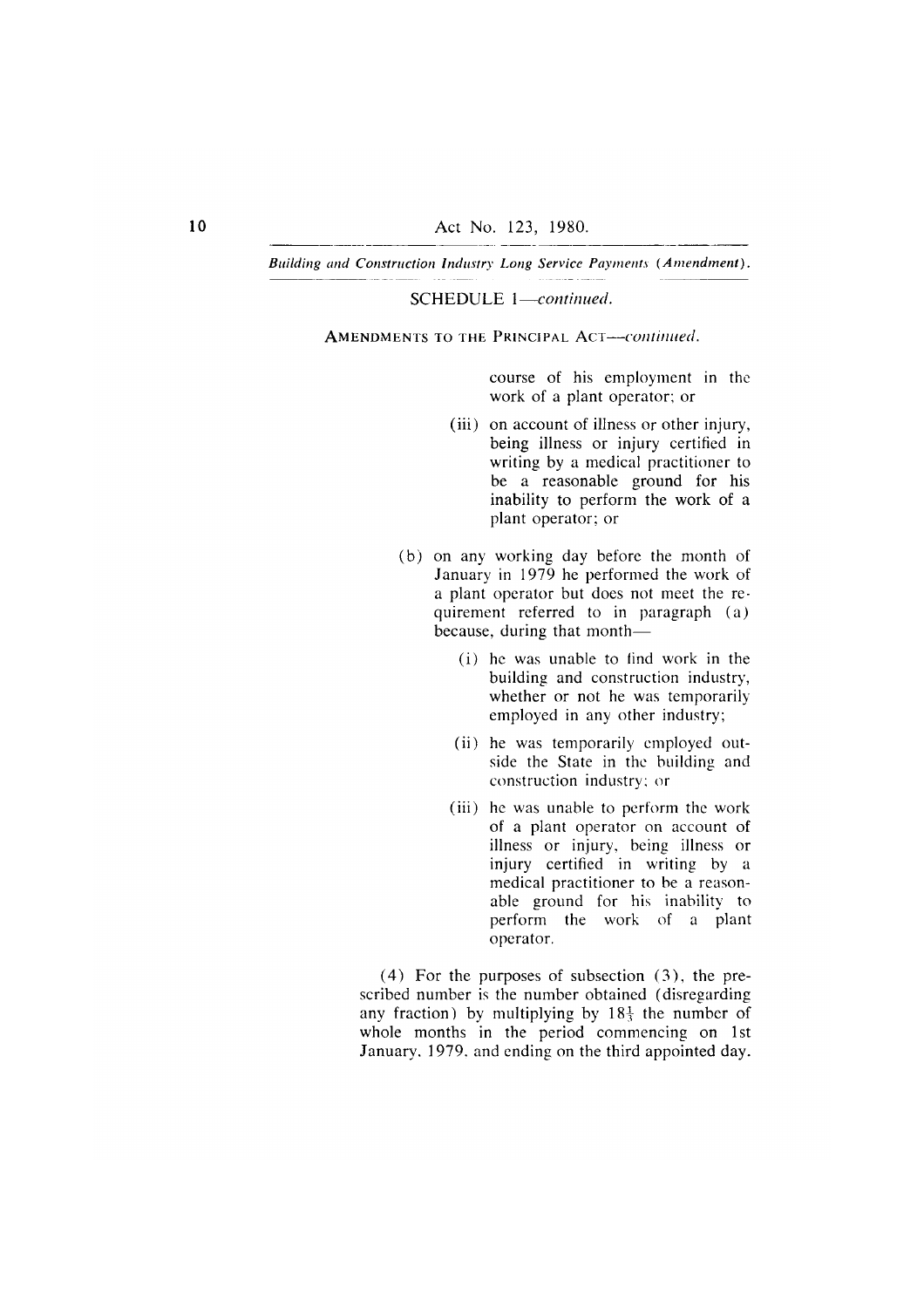SCHEDULE 1-continued.

AMENDMENTS TO THE PRINCIPAL ACT-continued.

(4) (a) Section 13 (1) (a2) —

After section 13  $(1)$   $(a1)$ , insert :-

- (a2) that any work specified in the determination is building and construction work if it is  $work$ -
	- (i) in an industry other than the building and construction industry;
	- (ii) referred to in paragraph  $(a)$  or  $(b)$ of the definition of "building and construction work" in section  $\overline{4}$  (1); and
	- (iii) performed by any person under a contract of employment, being a person who, in the opinion of the committee, is usually employed in building and construction the industry;
- (b) Section 13 (1) (b) (i) —

After "building and construction industry", insert "or any other industry".

(c) Section 13  $(3B)$ —

After section 13  $(3a)$ , insert :-

(3B) A determination made under this section by the Committee may relate to a specified class of work performed by or for any person, notwithstanding that the determination was made pursuant to an application in relation to work performed by or for a particular person.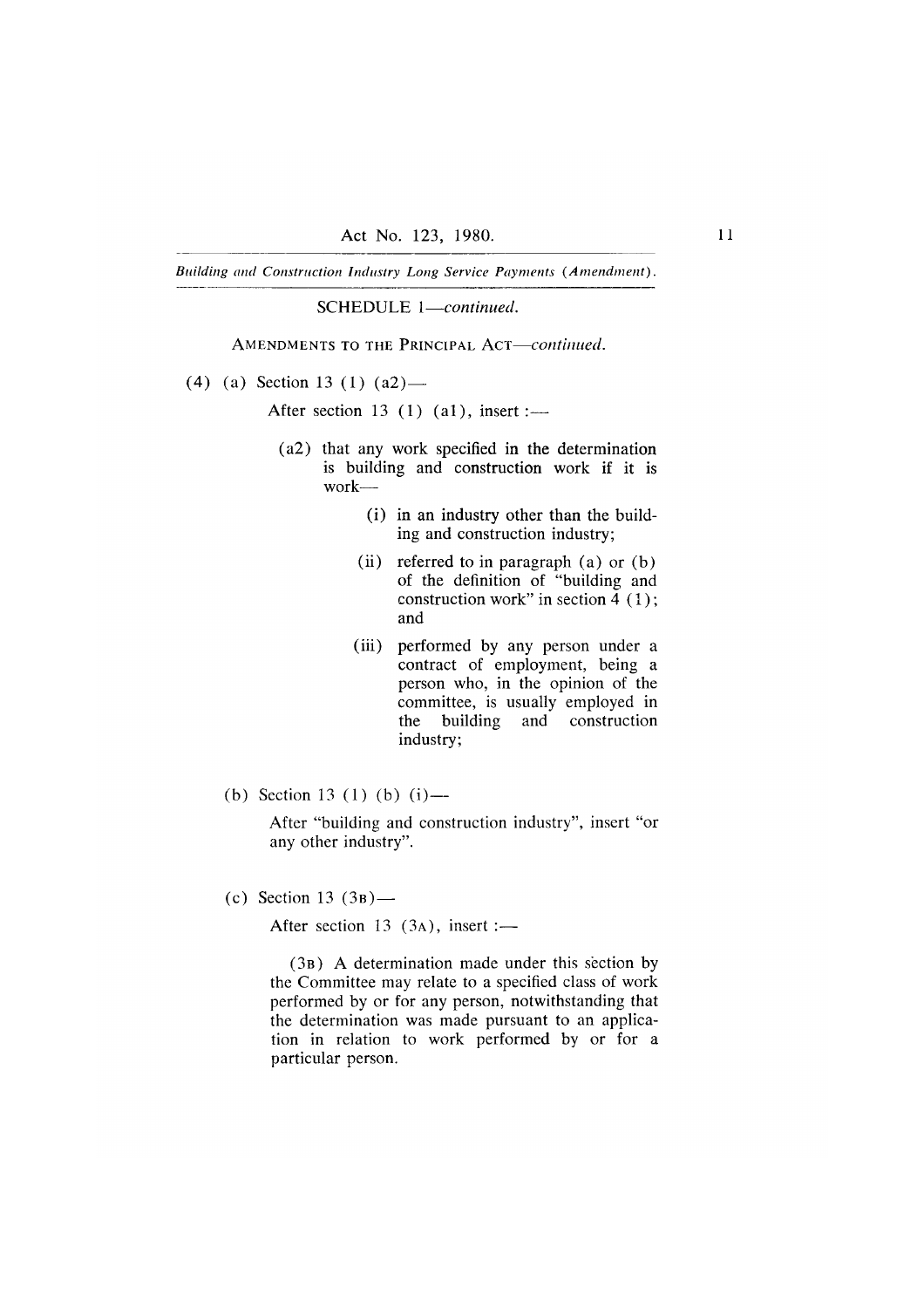SCHEDULE 1-continued.

AMENDMENTS TO THE PRINCIPAL ACT-continued.

(d) Section 13  $(4)$ —

Omit the subsection, insert instead :-

(4) A determination made under this section by the Committee-

- (a) where it is made on or after the third appointed day, shall be published in the Gazette or the New South Wales Industrial Gazette or, where it is made before that day, may be so published;
- (b) has effect on and from such date (being a date before or after the date on which or being the date on which the determination is made) as may be specified in the determination: and
- (c) is final and conclusive.
- (e) Section 13  $(7)$  —

After section 13  $(6)$ , insert :-

- (7) All courts and persons acting judicially—
	- (a) shall take judicial notice of a determination made or purporting to have been made under this section by the Committee and published in the Gazette or the New South Wales Industrial Gazette; and
	- (b) shall, until the contrary is proved, presume that all conditions and steps precedent to the making of the determination have been complied with and performed.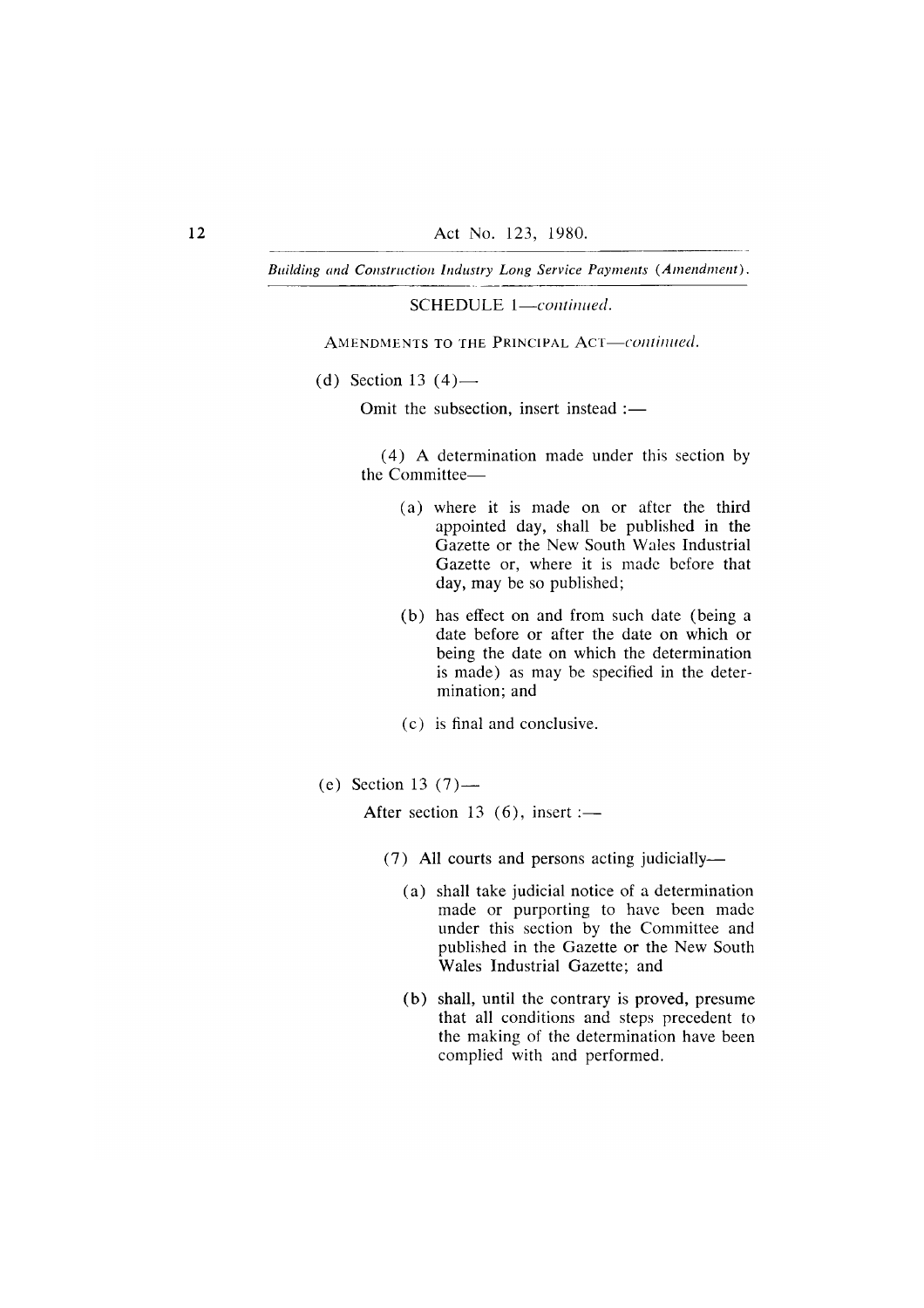SCHEDULE 1-continued.

AMENDMENTS TO THE PRINCIPAL ACT-continued.

 $(5)$  (a) Section 14 (1) —

Omit the subsection, insert instead :-

- $(1)$  In this section-
	- "month" means any month of January, February, March, April, May, June, July, August, September, October, November or December;
	- "prescribed period", in relation to an employer, means—
		- (a) except as provided in paragraph  $(b)$ —a month; or
		- (b) such period (comprising a number of months) as the Board may, by an order served on that employer and for the time being in force, determine as the prescribed period in relation to that employer.
- (b) Section 14  $(3)$ —

Omit "An employer", insert instead "Subject to subsection (4B), an employer".

(c) Section 14 (3), (4) (b) (i), (4) (b) (ii) —

Omit "month" wherever occurring, insert instead "prescribed period".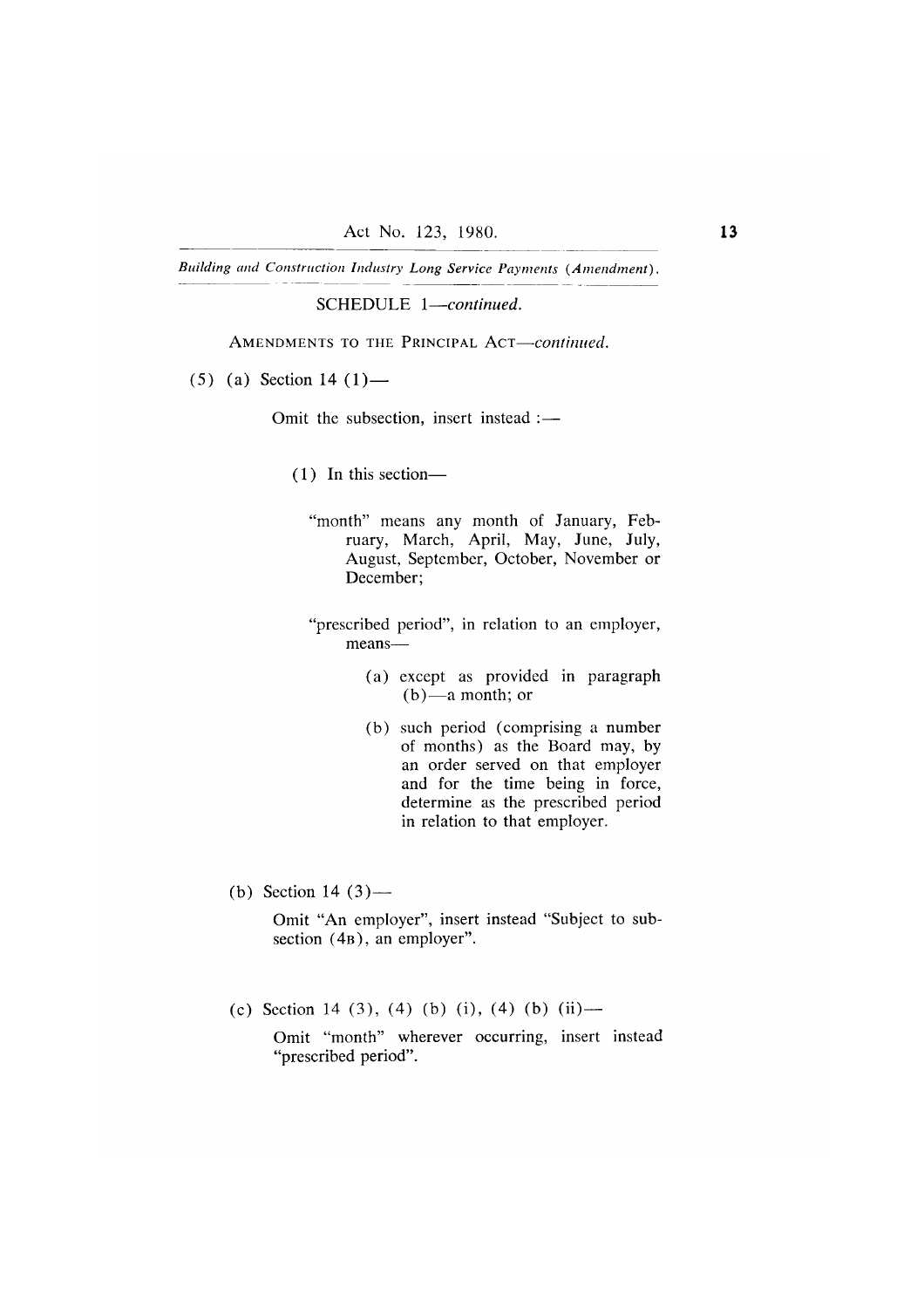SCHEDULE 1-continued.

AMENDMENTS TO THE PRINCIPAL ACT-continued.

(d) Section 14 (4A),  $(4B)$ —

After section  $14(4)$ , insert :-

(4A) An employer who is required to lodge a return and pay long service charges under subsection (3) in respect of a prescribed period other than a month shall-

- (a) lodge such provisional returns (if any) with the Board: and
- (b) pay to the Board, as long service charges, such amounts (if any),

as the Board may direct by an order served on that employer and for the time being in force.

Penalty: \$1,000.

(4B) The long service charges which, but for this subsection, would be payable by an employer under subsection (3) in respect of a prescribed period shall be reduced by the amounts paid by the employer to the Board as long service charges under subsection  $(4A)$  (b) during that period, and if those amounts exceed the long service charges so payable, the amount of that excess shall be refunded by the Board or, if the Board so determines, further payments of long service charges by the employer shall be reduced by the amount of that excess.

(e) Section 14  $(7a)$ ,  $(8)$ —

After "subsection (3)" wherever occurring, insert ",  $(4A)$ ".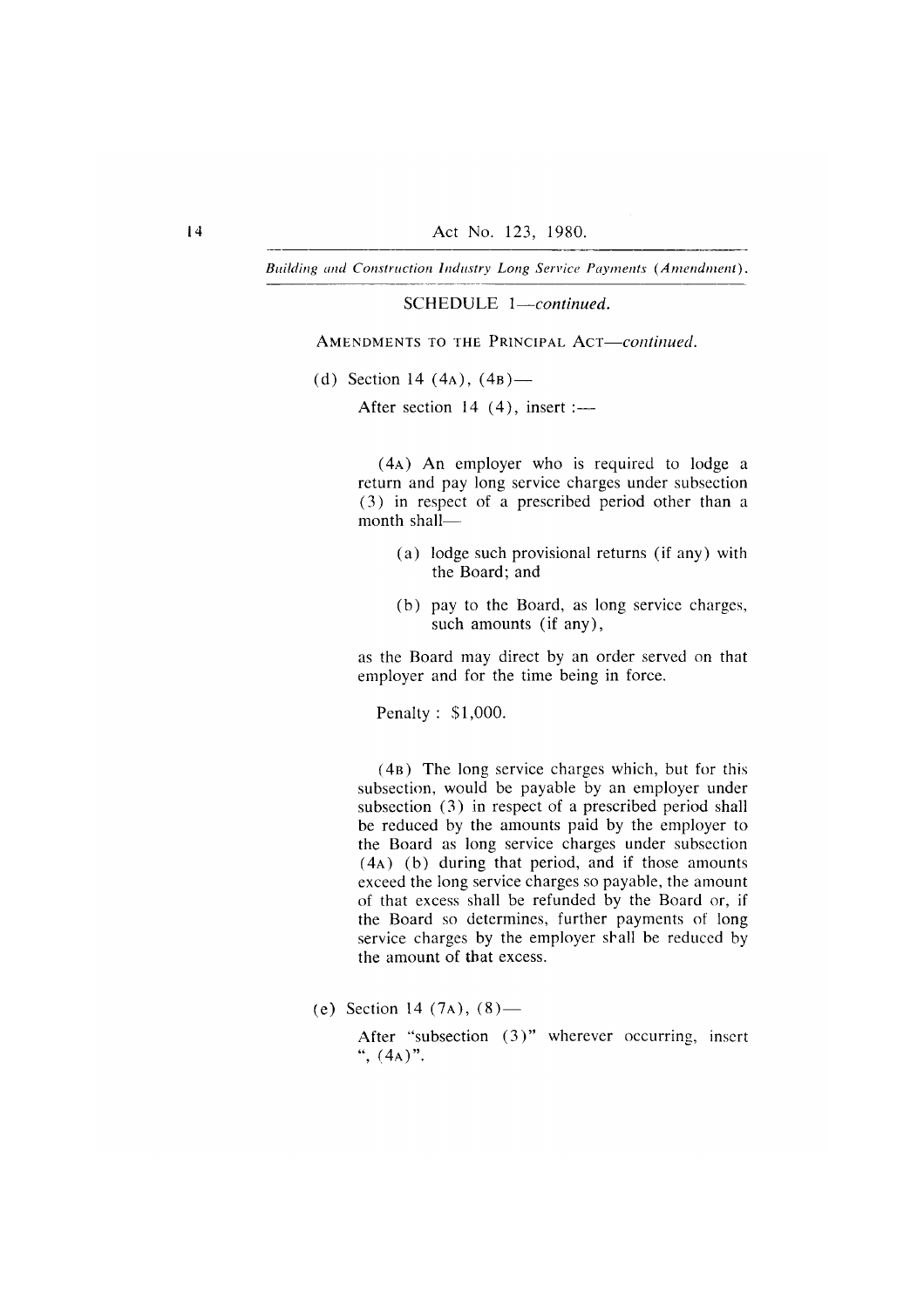SCHEDULE 1-continued.

AMENDMENTS TO THE PRINCIPAL ACT-continued.

(f) Section 14  $(8A)$  —

Omit "month" wherever occurring, insert instead "prescribed period".

(g) Section 14  $(8c)$  —

After section 14  $(8B)$ , insert :-

(8c) The Board may, where it considers that special circumstances warrant its doing so in any particular case, direct-

- (a) that the due date for payment of any long service charges be extended by such further period as may be specified in the direction; **or**
- (b) that any such charges may be paid in such instalments and at such times as may be specified in the direction.

and the direction shall, notwithstanding anything to the contrary in this section, have effect according to its tenor.

(h) Section 14 (9) (a) —

Omit "month", insert instead "prescribed period".

(i) Section 14  $(10)$  —

Omit "mainenance", insert instead "maintenance".

(6) (a) Section 15 (2) (a) — Omit "and"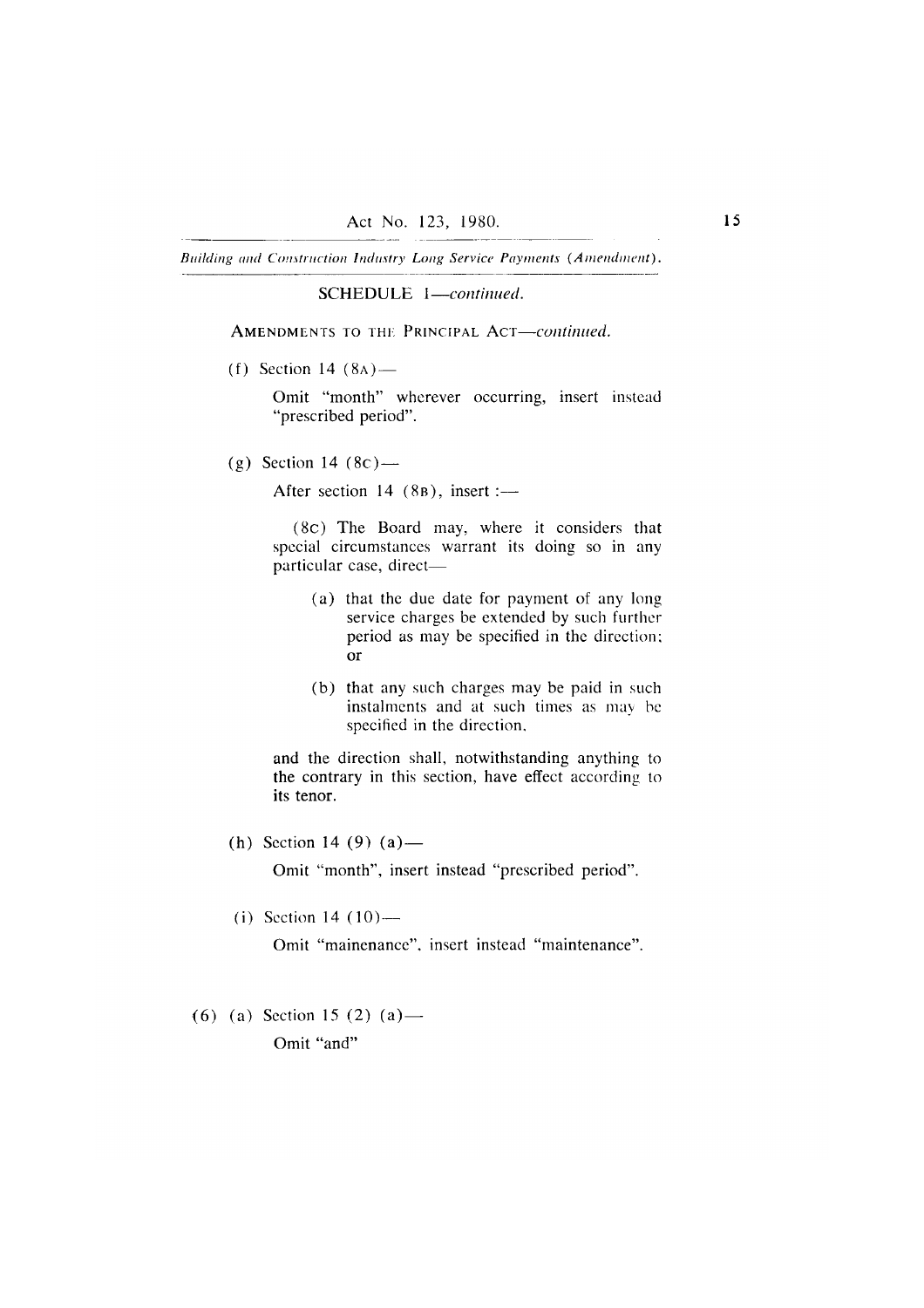SCHEDULE 1-continued.

AMENDMENTS TO THE PRINCIPAL ACT-continued.

(b) Section 15 (2) (b) (ii) —

Omit "that day.", insert instead "that day;".

(c) Section 15 (2) (c), (d) —

After section 15 (2) (b), insert :-

- (c) where on any day of those fifty-five days that worker was absent from his work as a worker under a contract (other than a contract of employment) on account of illness or injury, being illness or injury certified in writing by a medical practitioner to be a reasonable ground for his inability to perform building and construction work—the average daily pay of that worker for that day; and
- (d) where on any day of those fifty-five days that worker did not perform paid work of any kind but, had he been employed as a worker, he would have been absent from his work on account of illness or injury, being illness or injury certified in writing by a medical practitioner to be a reasonable ground for his inability to perform building and construction work—the average daily pay of that worker for that day.
- $(7)$  (a) Section 17 (2) (d) —

Omit "is a foundation worker,".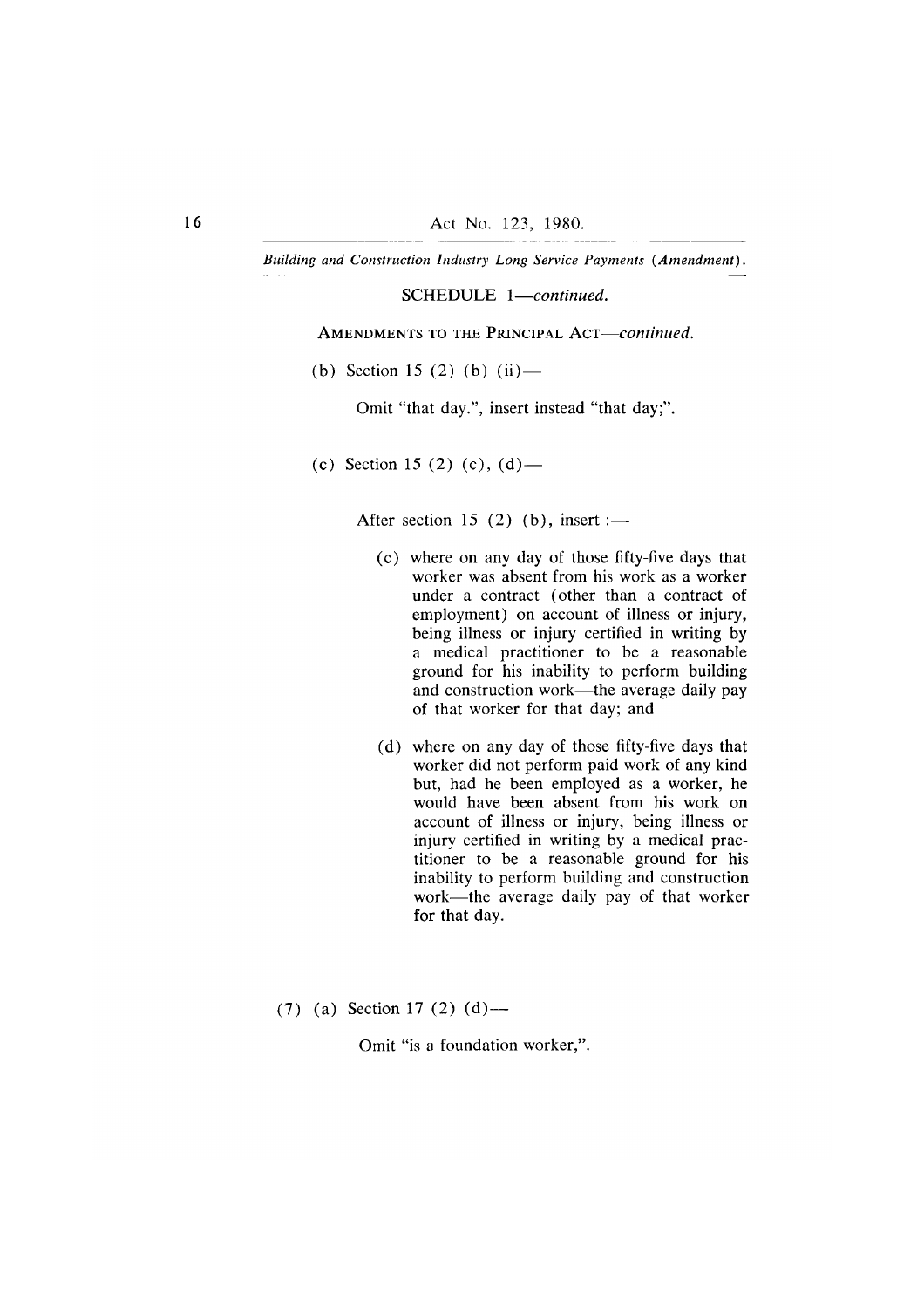SCHEDULE 1-continued.

AMENDMENTS TO THE PRINCIPAL ACT-continued.

(b) Section 17 (2) (f), (3) (c) —

Omit "otherwise than as an apprentice" wherever occurring.

(c) Section 17 (3) (b) —

After "worker;", insert "or".

(d) Section 17 (3) (c) —

Omit " $(b)$ ; or", insert instead " $(b)$ ,".

(e) Section 17 (3) (d) —

Omit the paragraph.

(f) Section 17  $(4)$ —

Omit "subsections (2) (d) and (3) (d)", insert instead "subsection  $(2)$   $(d)$ ".

(g) Section 17 (6) (c) —

Omit ", under subsection (2) (f) in respect of a foundation worker or under subsection (3) (d)", insert instead "or subsection  $(2)$   $(f)$ ".

 $(8)$  (a) Section 19B (a) —

Omit "and" where lastly occurring.

90245 H $-2/13$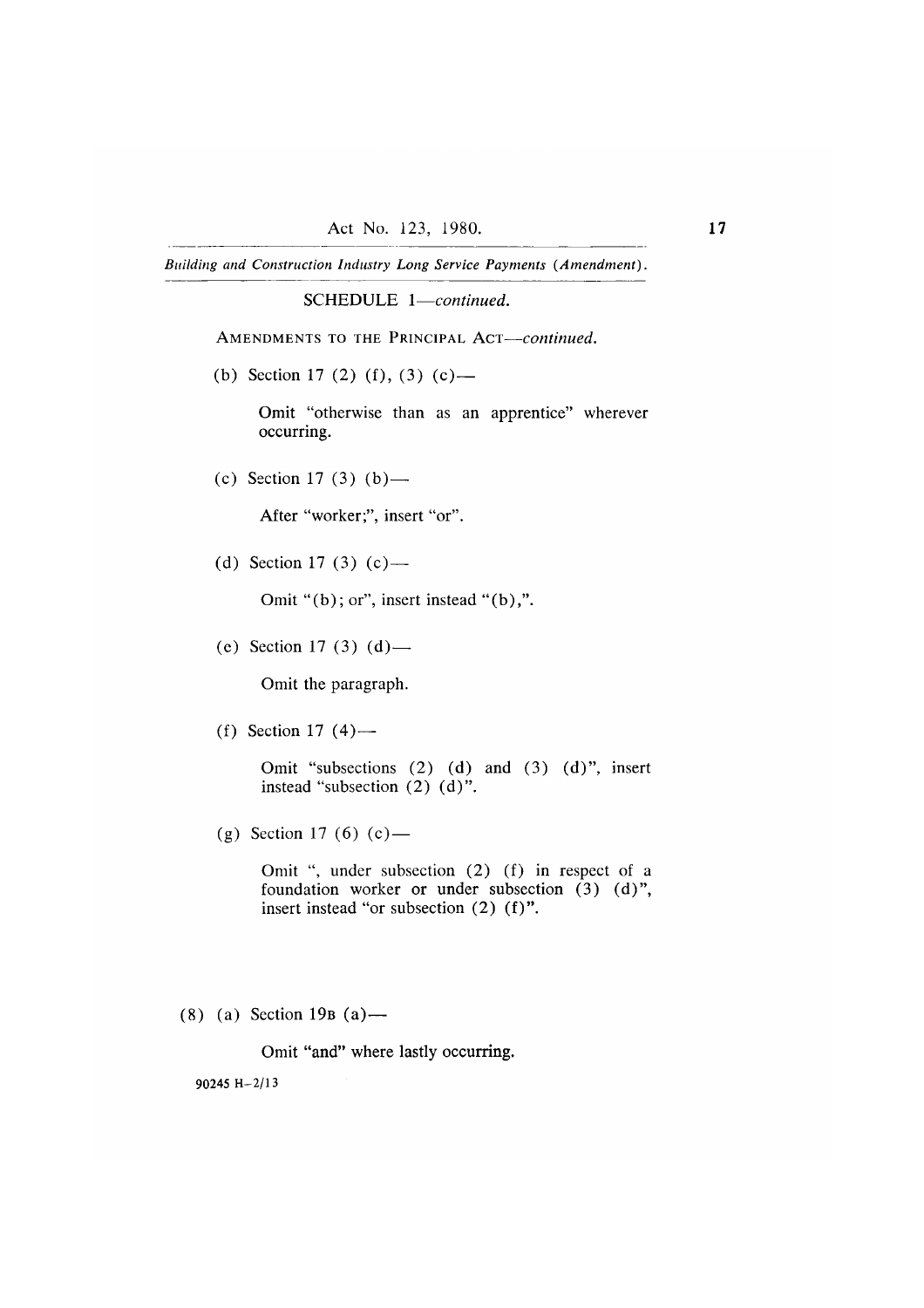SCHEDULE 1-continued.

AMENDMENTS TO THE PRINCIPAL ACT-continued.

(b) Section 19 $B$  (b) (iii) —

Omit "work,", insert instead "work; and".

(c) Section 19 $B$  (b1) —

After section 19B (b), insert :-

- (b1) for each working day (being a day on or after the date, as shown in that register, on which that employer became a registered employer in repect of that worker) on which that worker is absent from, and is not required to be present at, his work as a worker under a contract of employment with that employer by reason that the award or any industrial agreement relating to his work provides that ordinary working hours may be worked on 9 days per fortnight,
- $(9)$  Section 19p  $(1)$ —

Omit "were provided-

- (c) where that person is an employee referred to in paragraph (b)  $(i)$ —by the employer who is the registered employer in respect of that person;
- (d) where that person is a registered worker—by his employer; or
- (e) where that person is a personal representative referred to in paragraph  $(b)$   $(iii)$ —by the employer who provided those benefits,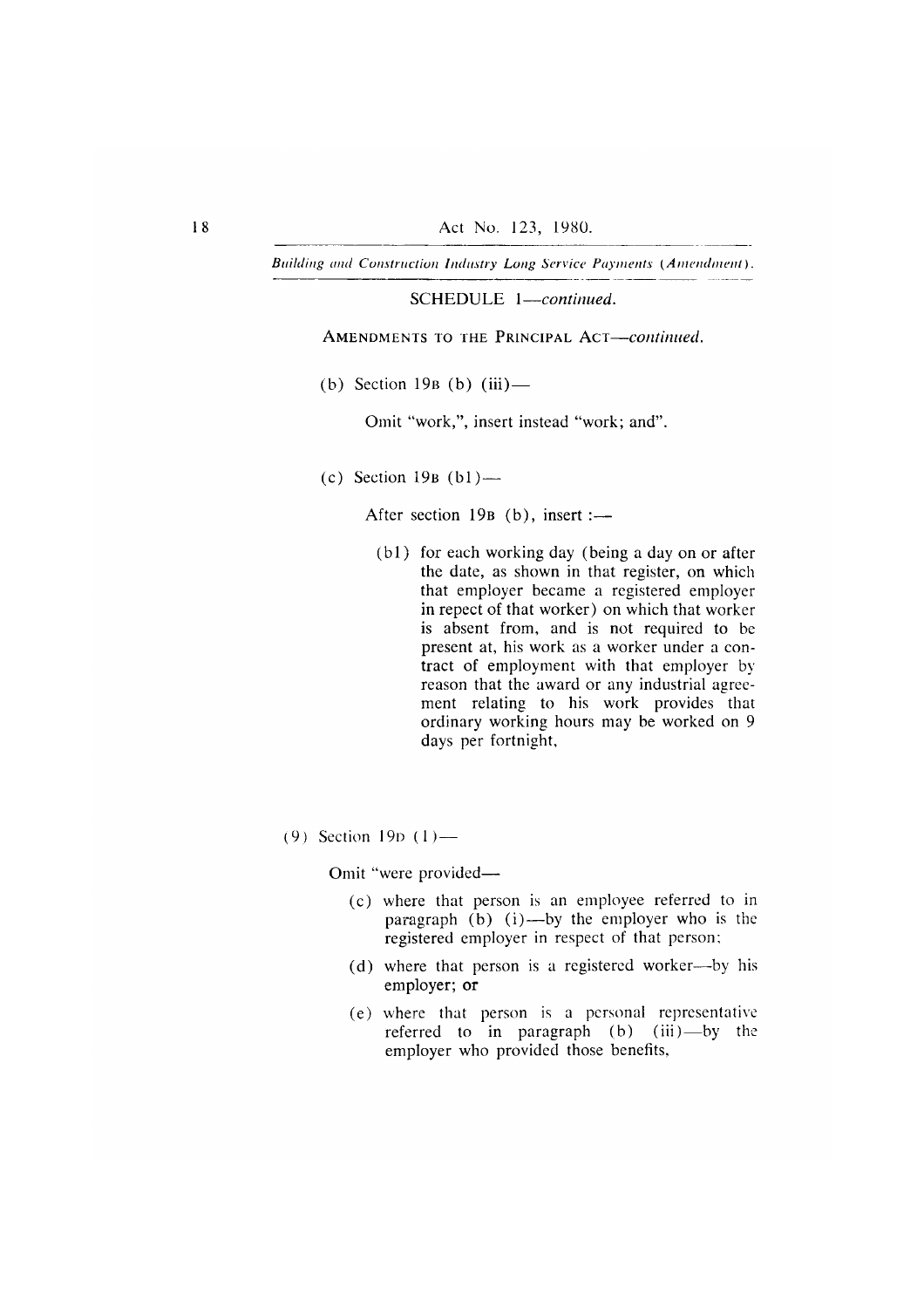SCHEDULE 1-continued.

AMENDMENTS TO THE PRINCIPAL ACT-continued.

pay to that employer an amount calculated in accordance with the following formula :- ", insert instead "were provided or within such longer period as the Board may in any particular case allow, pay-

- (c) where that person is an employee referred to in paragraph  $(b)$   $(i)$ —to the employer who is the registered employer in respect of that person;
- (d) where that person is a registered worker—to his employer; or
- (e) where that person is a personal representative referred to in paragraph  $(b)$  (iii)—to the employer who provided those benefits,

an amount calculated in accordance with the following formula  $:$ —".

 $(10)$  Section 20  $(8)$  —

Omit "with the approval of the Treasurer".

 $(11)$  Section 26 (b) (ii), (c) (ii) —

Omit "by certified mail" wherever occurring.

 $(12)$  Section 30<sub>A</sub> —

After section 30, insert :-

30A. (1) Any person who is appointed after the third Receivers, appointed day as an official manager, or as a receiver or etc., to manager of the property, of a company which was, at any give notice. time within the period of 3 years before his appointment, an employer of workers shall-

(a) within 14 days after his appointment, serve on the Board notice in writing of his appointment; and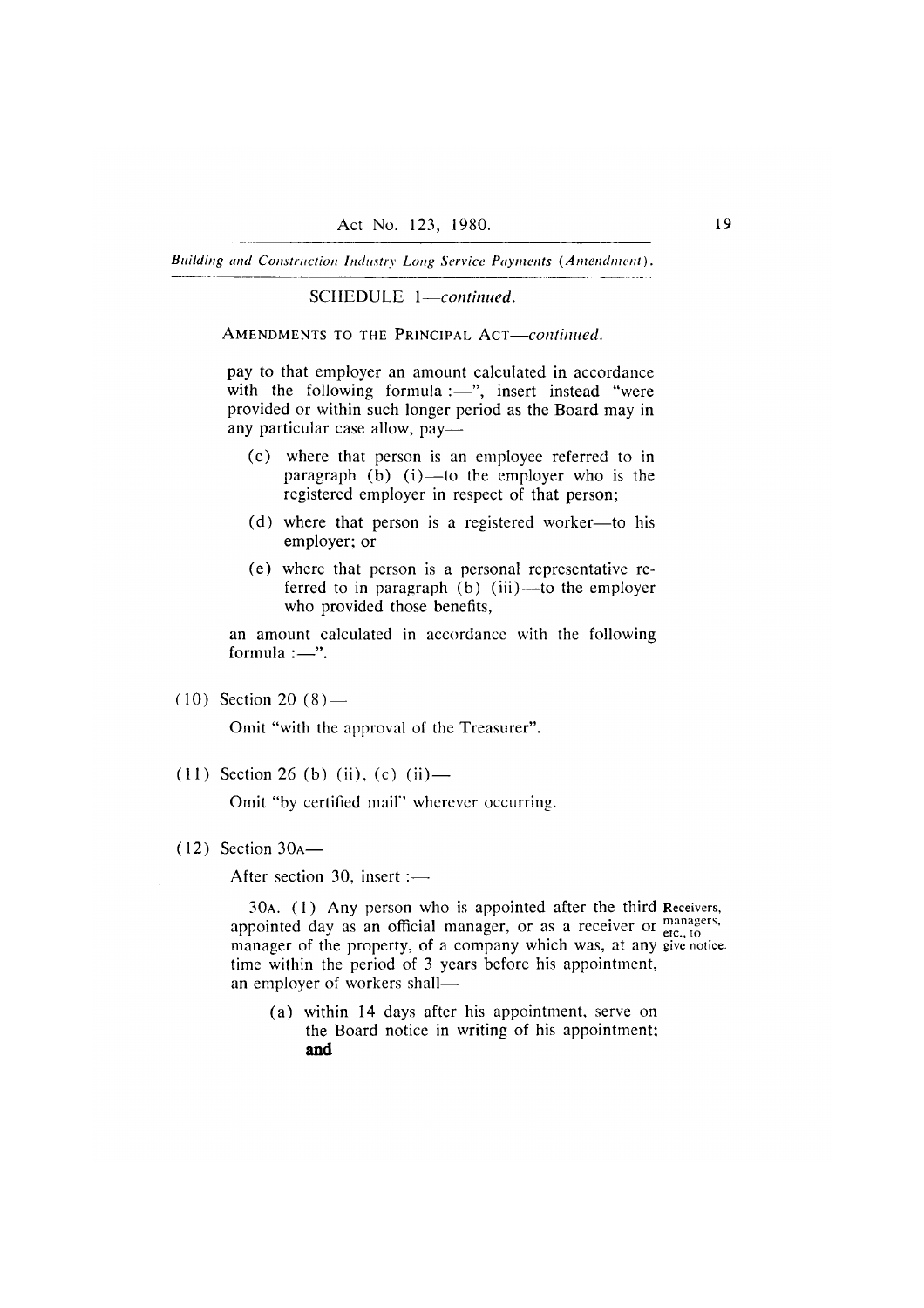SCHEDULE 1-continued.

AMENDMENTS TO THE PRINCIPAL ACT-continued.

(b) within 14 days after he has lodged a statement of the affairs of the company with the Corporate Affairs Commission, lodge with the Board, a copy of that statement.

Penalty: \$1,000.

(2) A reference in subsection  $(1)$  (b) to a statement of the affairs of a company is a reference—

- (a) in relation to an official manager of the company -to a copy of the documents referred to in section 203A (7) of the Companies Act, 1961;  $\overline{\text{or}}$
- (b) in relation to a receiver or manager of the property of the company-to a copy of the documents referred to in section  $193$  (1) (c) (i) of the Companies Act, 1961.

 $(3)$  Subsection  $(1)$   $(a)$  does not apply in relation to the appointment of a receiver or manager to act with an existing receiver or manager.

 $(13)$  (a) Section 31  $(1)$ —

Omit "which is an employer of workers", insert instead "which was, at any time within the period of 3 years before his appointment as liquidator, an employer of workers".

(b) Section 31 (1A), (2), (2A), (3) —

Omit section 31 (2) and (3), insert instead : $\rightarrow$ 

(1A) The liquidator shall lodge with the Board a statement of the affairs of the company in a form approved by the Board.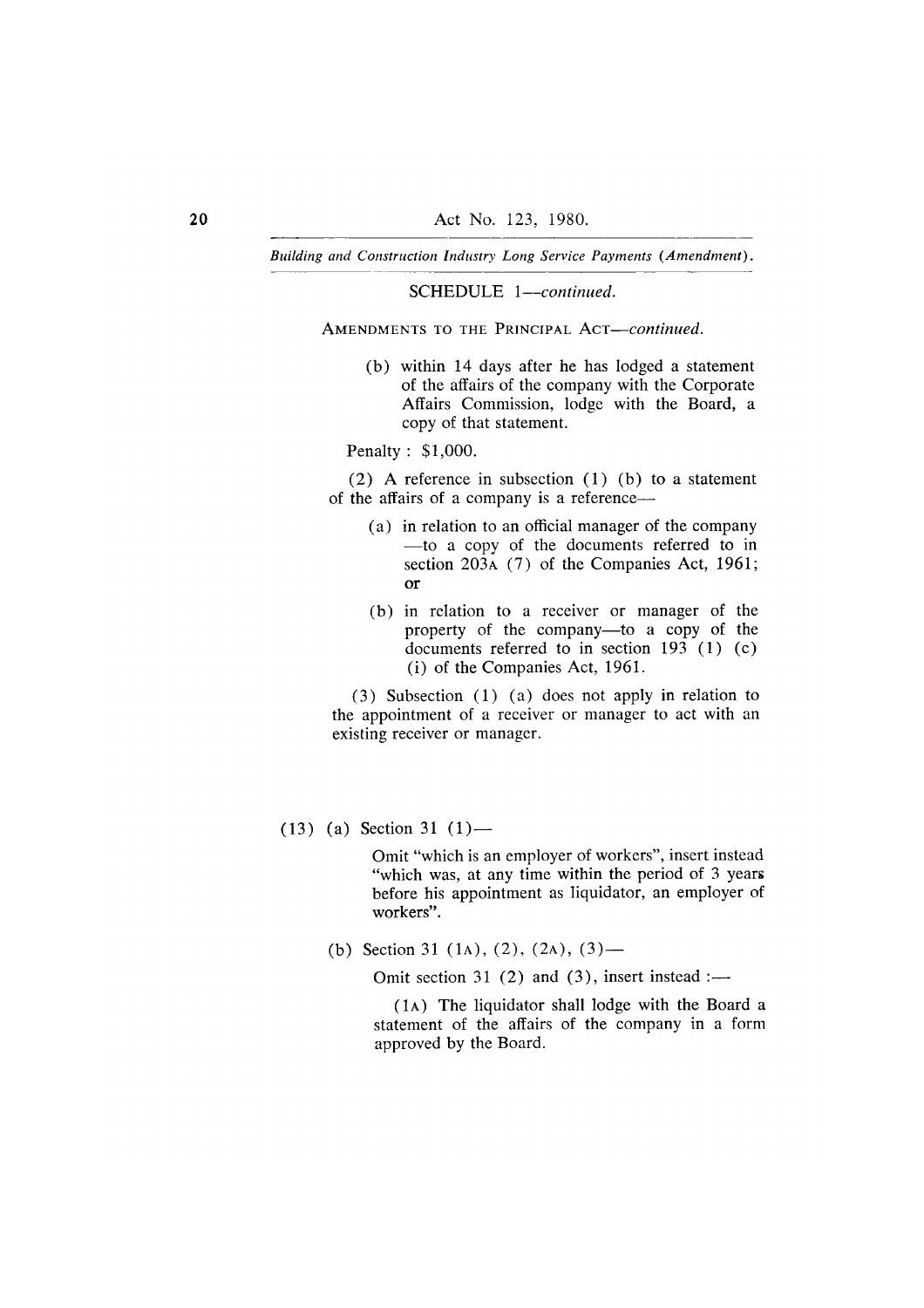SCHEDULE 1-continued.

# AMENDMENTS TO THE PRINCIPAL ACT-continued.

(2) The Board shall, as soon as practicable after the statement is lodged with the Board-

- (a) notify the liquidator that the provisions of subsection  $(3)$  apply to him and specify in that notification the amount which appears to the Board to be sufficient to provide for any long service charges which then are or which will thereafter become payable by the company; or
- (b) notify the liquidator that the provisions of subsection  $(3)$  do not apply to him.

(2A) The liquidator shall not, without the leave of the Board, part with any of the assets of the company until he has been so notified.

(3) Where the liquidator is notified in the terms referred to in subsection  $(2)$   $(a)$ , the liquidator-

- (a) shall, subject to section 25 of the Pay-roll Tax Act, 1971, set aside out of the assets available for the payment of the long service charges, assets to the value of the amount so notified, or the whole of the assets so available if they are of less than that value; and
- (b) shall, to the extent of the value of the assets which he is required to set aside, be liable as trustee to pay the long service charges.
- (c) Section 31  $(9)$ —

After section 31 (8), insert :-

(9) In relation to a liquidator who had served notice of his appointment on the Board before the third appointed day but who had not been notified by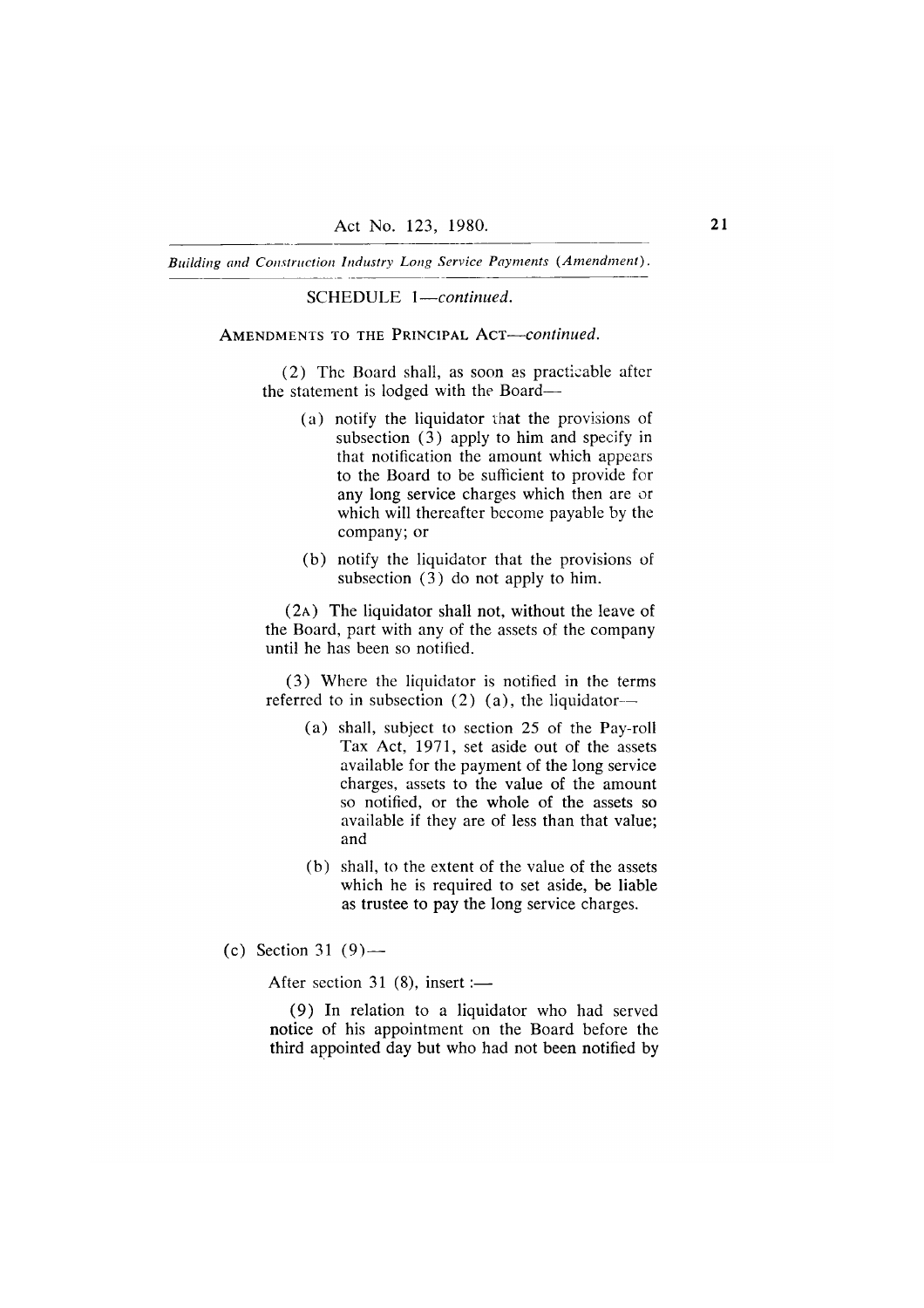SCHEDULE 1-continued.

AMENDMENTS TO THE PRINCIPAL ACT-continued.

the Board pursuant to subsection  $(2)$ , as in force before that day, this section shall be read and construed as if the amendments made to this section by the Building and Construction Industry Long Service Payments (Amendment) Act, 1980, had not been made.

 $(14)$  (a) Section 37 (2) —

Omit "that subsection", insert instead "subsection (1)  $(a)$  or  $(c)$ ".

(b) Section 37  $(2A)$ —

After section 37  $(2)$ , insert :-

(2A) A person shall not neglect or fail to comply with a requirement made under subsection  $(1)$   $(b)$ or  $(b1)$ .

Penalty: \$1,000.

 $(15)$  Section 38A—

After section 38, insert :-

Certificate evidence.

38A. A certificate purporting to be under the hand of a prescribed officer certifying-

(a) that a person has or has not, on a date specified in the certificate, lodged with the Board a return under a provision of this Act so specified for a period so specified; or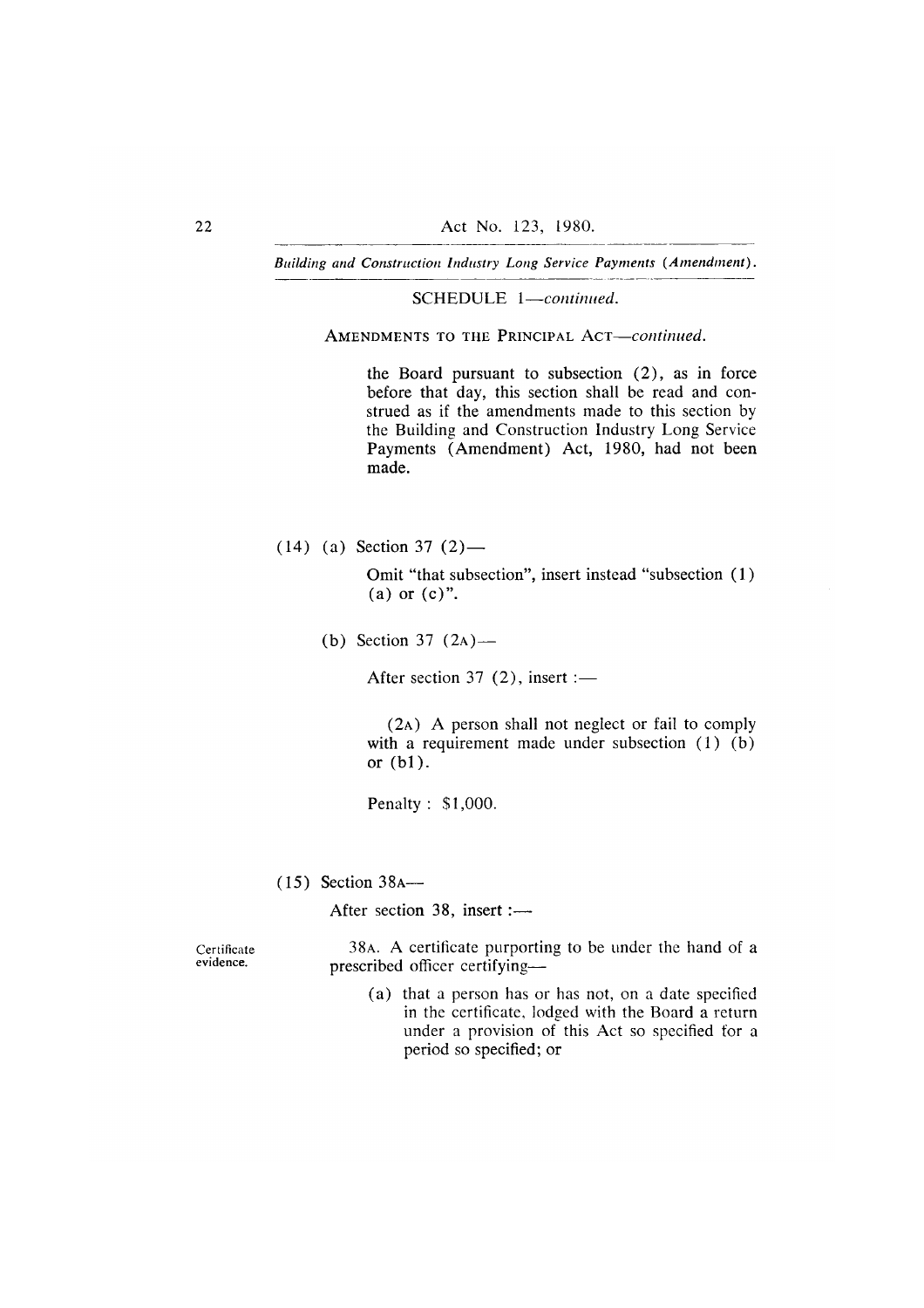# SCHEDULE 1-continued.

#### AMENDMENTS TO THE PRINCIPAL ACT-continued.

(b) that a person has or has not, on a date specified in the certificate, paid to the Board the long service charges payable in respect of a worker so specified for a period so specified,

is admissible in evidence in any proceedings and is prima facie evidence of the matters stated therein.

#### **SCHEDULE 2.**

Sec. 6.

of bene-

fits provided

#### **SPECIAL PROVISIONS.**

1. Expressions used in this Schedule shall, except in so far as the context Interpreor subject-matter otherwise indicates or requires, have the same meanings tation. respectively as in the Principal Act.

2. (1) In this clause, "relevant period" means the period commencing Payments on the appointed day and ending immediately before the second appointed to employers day. in respect

 $(2)$  Where-

- (a) after the appointed day but before the third appointed day an under the employer provided to any person any benefits referred to in Long<br>section 19 (1) of the Principal Act, as in force during the Leave Service Leave Act. relevant period, in respect of any period of service in the building 1955, to and construction industry, being a period of service before the unregistered workers. second appointed day; and
- (b) that person-
	- (i) was, when those benefits were provided, a worker (other than a registered worker); or
	- (ii) was the personal representative of an employee who, at the date of his death, was such a worker,

the Board shall, upon application therefor made in writing within 3 months after the third appointed day or within such longer period as the Board may in any particular case allow, pay to that employer such amount as 23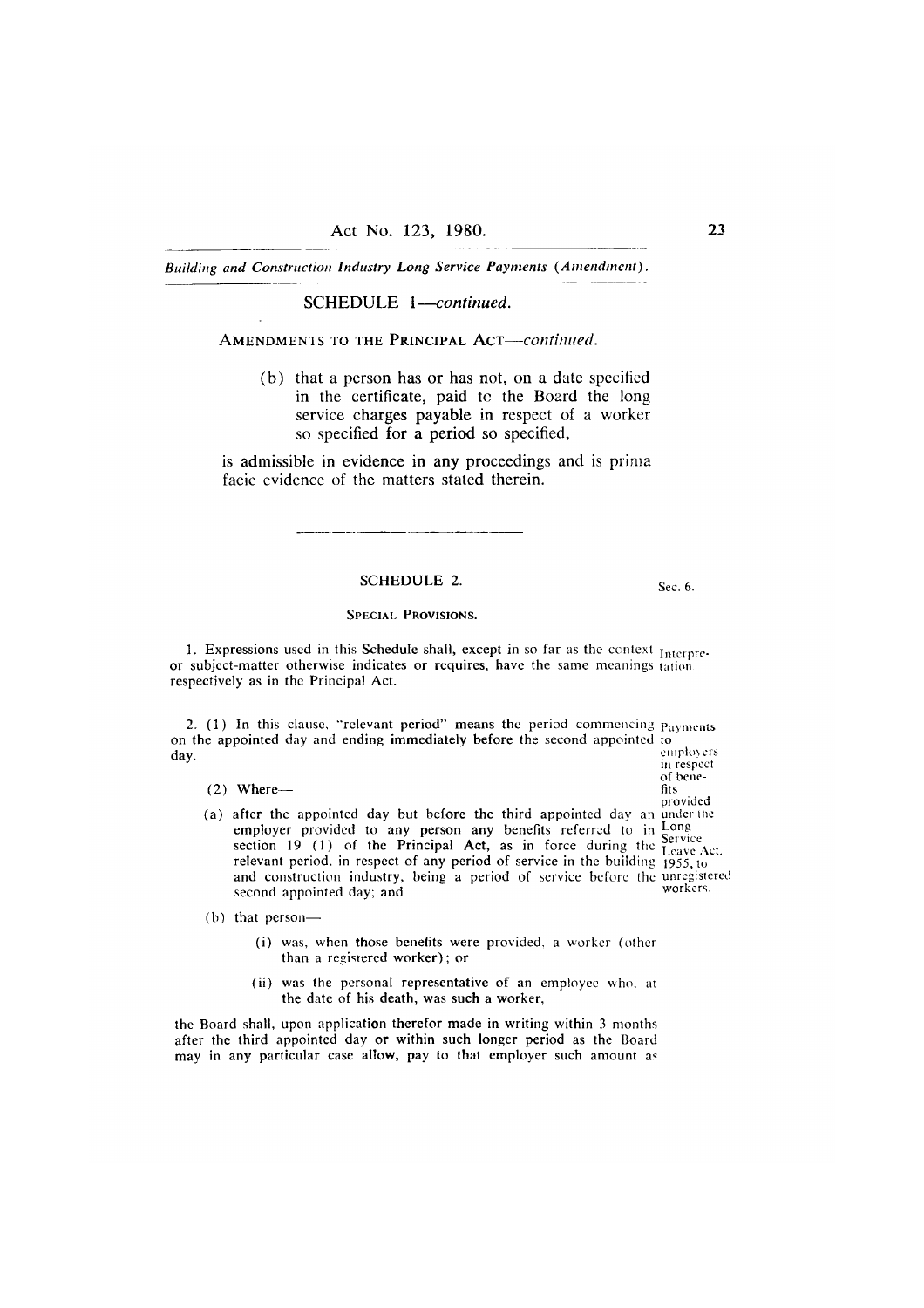#### SCHEDULE 2-continued.

#### SPECIAL PROVISIONS-continued.

would have been payable to him had the amendments set out in Schedule 4 (6) to the Building and Construction Industry Long Service Payments (Amendment) Act, 1976, been in force when those benefits were provided as if $-$ 

- (c) that employer had been a registered employer during the relevant period and the application had been made by him as a registered employer;
- (d) that employer had been credited in the employers' register in respect of that person with the number of working days required by section 19 $A(1)$  (c) of the Principal Act; and
- (e) the amendments set out in Schedule 4 (1) to the Building and Construction Industry Long Service Payments (Amendment) Act, 1976, had been in force for the purpose of calculating that amount.
- $(3)$  Where--
- (a) an employer employed a person at any time during the relevant period under a contract of employment;
- (b) that person was an employee who, during that time, was a worker (other than a registered worker);
- (c) that employer is not entitled to make an application for a payment under subclause (2) in respect of that employee; and
- (d) that employer is, on the third appointed day, a registered employer in respect of that employee,

the Board may, notwithstanding anything to the contrary in section 19A of the Principal Act, fix a date during the relevant period as the date on which that employer became a registered employer in respect of that employee.

Certain workers<br>entitled to be registered as foundation workers.

- 3.  $(1)$  Where--
	- (a) a registered worker (other than a foundation worker) applies to have his name entered in the register as the name of a foundation worker in accordance with subclause (3);
	- (b) that registered worker became a registered worker, or applied to become a registered worker, on or before 30th June, 1975; and